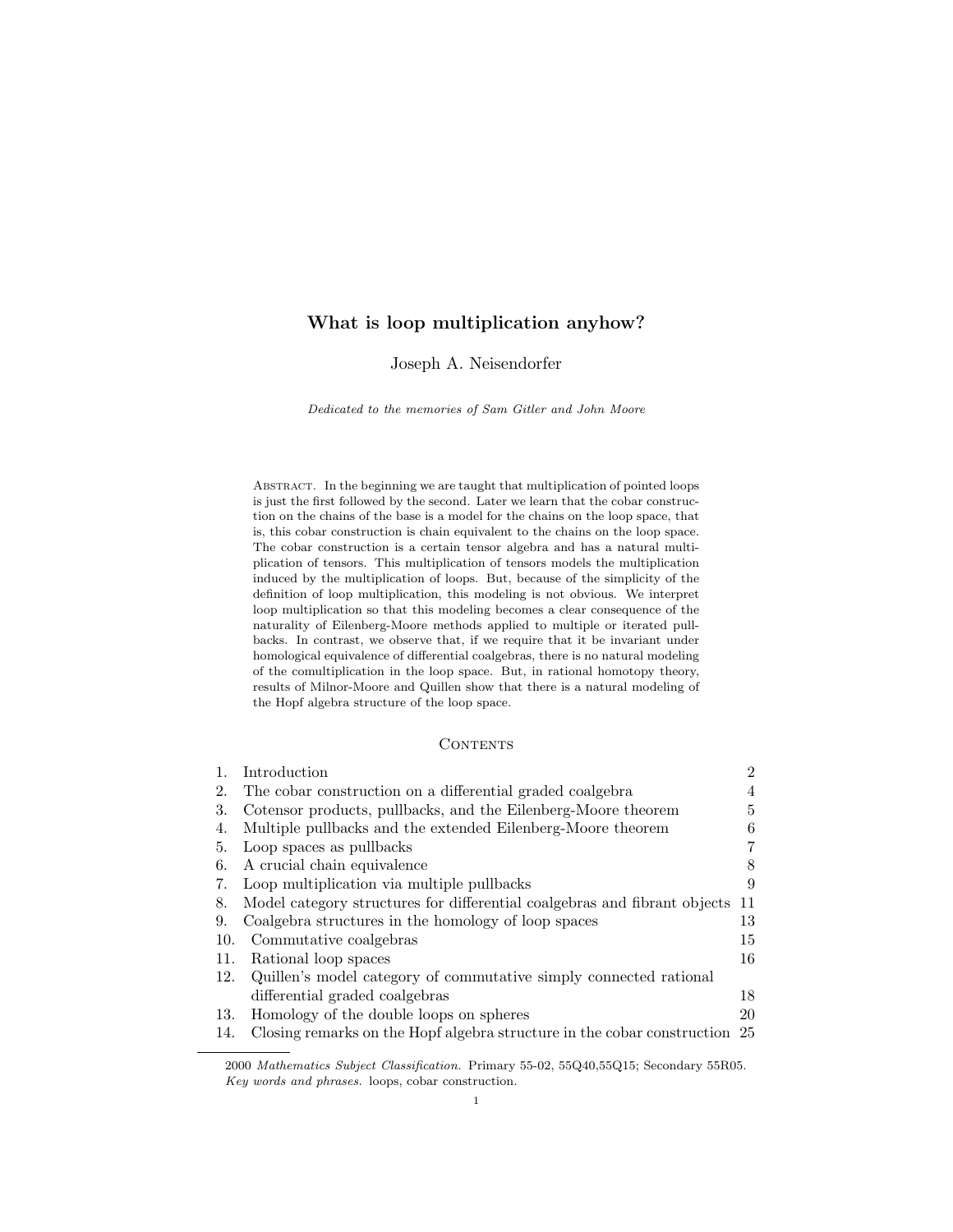References 25

# 1. Introduction

The multiplication of pointed loops is perhaps the first definition in algebraic topology. Simply run the loops in succession to get a group structure on the fundamental group, that is,

 $\pi(X) \times \pi(X) \to \pi(X), \qquad (\alpha, \beta) \mapsto \alpha * \beta$ 

where

$$
(\alpha * \beta)(t) = \alpha(2t), \qquad 0 \le t \le \frac{1}{2}
$$
  

$$
\beta(2t - 1), \qquad \frac{1}{2} \le t \le 1
$$

is the multiplication of loops.

Let X be a simply connected space and let  $C(X)$  be the 1-reduced chains on X, that is, there are no non-zero 1-chains. We remark that we always use the normalized chains, that is, the degenerate chains are set equal to 0. We learn from Frank Adams and Peter Hilton [2, 1, 14] that the cobar construction  $\Omega C(X)$  on the chains  $C(X)$  is a model for the chains  $C(\Omega X)$  on the loop space  $\Omega X$ . By this, we simply mean that there is a chain equivalence  $C(\Omega X) \to \Omega C(X)$ .

There is some debate on exactly what an Adams-Hilton model is for a loop space  $\Omega X$  where X is a simply connected space. All authors agree that it is a chain complex constructed as a tensor algebra on some kind of chains on  $X$  and that its homology must be that of  $\Omega X$ .

In the beginning, Adams and Hilton  $[2]$  started with a CW complex X and constructed the Adams-Hilton model as the tensor algebra on the CW chains. Adams [1] followed with his explicit cobar construction  $\Omega C(X)$  where  $C(X)$  are the 1-reduced cubical chains on X. Nowadays, the use of cubical chains is rare and the input into the cobar construction is usually the chains on a simplicial set. For example, Hess, Parent, Scott, and Tonks [14] refer to the cobar construction  $\Omega C(X)$ as the canonical Adams-Hilton model where  $C(X)$  are the normalized 1-reduced chains on the singular complex of X.

In this paper, we shall refer to this canonical Adams-Hilton model, that is, the cobar construction  $\Omega C(X)$ , as simply the Adams-Hilton model. One exception to this is in the rational case where the Adams-Hilton model may be taken to be the cobar construction on Quillen's commutative chain complex [25].

The loop multiplication makes the loop space  $\Omega X$  into an H-space and, if we use the associative Moore loops, the chains  $C(\Omega X)$  become a differential algebra. In the next section we shall see that the cobar construction  $\Omega C(X)$  is also a differential algebra. In this note, we shall demonstrate the Adams-Hilton result that the resulting map

# $H_*C(\Omega X) \to H_*\Omega C(X)$

is an isomorphism of algebras. We say that the muliplication in the cobar construction or Adams-Hilton model models the multiplication in the chains on the loop space. We shall see that this multiplicative result is a consequence of a definition of loop multiplication via multiple pullback diagrams and of the naturality of an extension of the homological point of view and classical techniques of Eilenberg and Moore [9, 23]. We differ from Adams and Hilton in two ways. From the start, we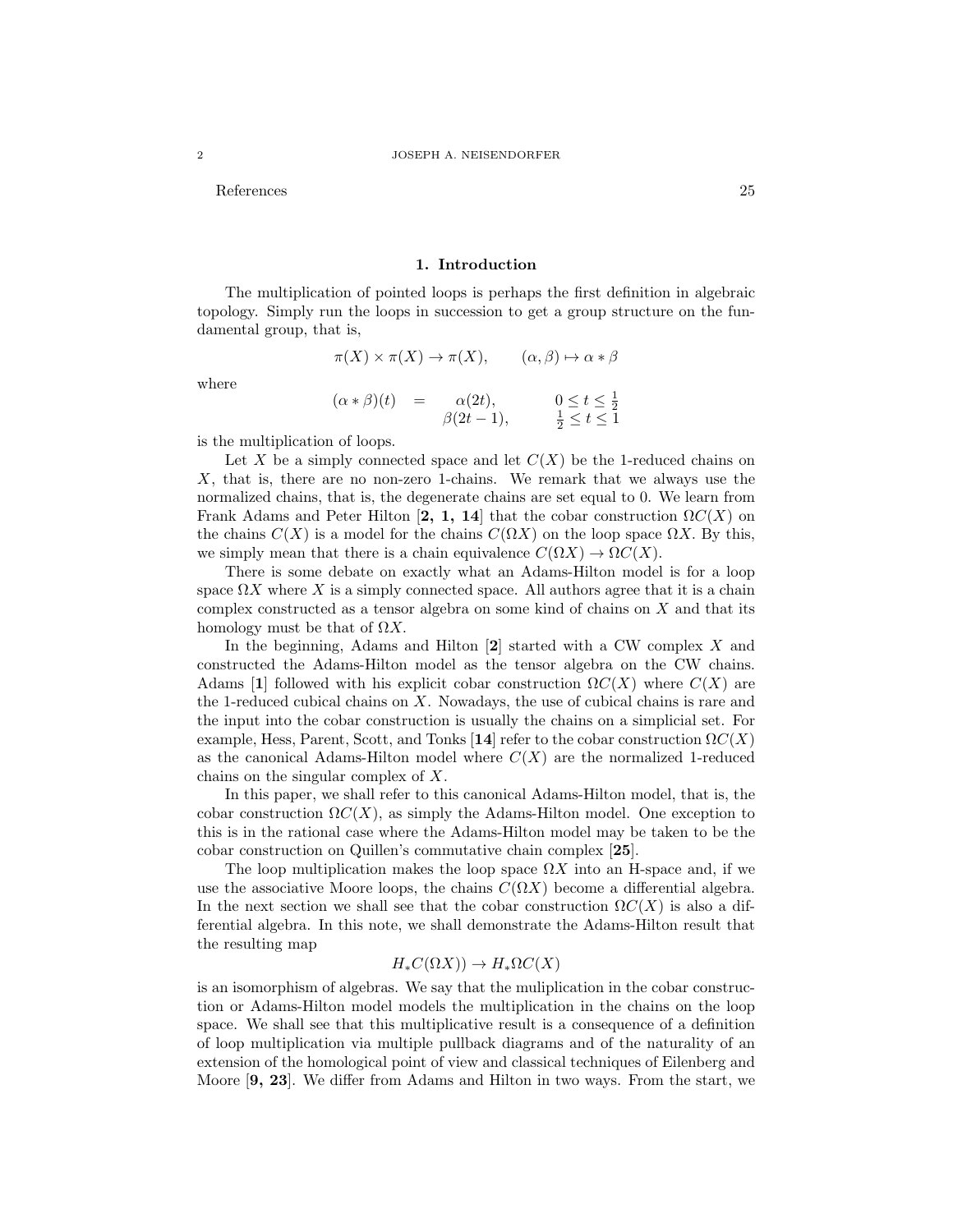use singular chains instead of CW chains whereas it is only in the solo sequel that Adams used singular chains. His main motivation was to be able to iterate the construction.

But our most significant departure is that Adams and Hilton need to construct specific maps and then to use the Moore comparison theorem (expose  $3$  in  $[6]$ ) to show that it is an equivalence. We require no specific maps here since for us it is a consequence of a generalization of the Eilenberg-Moore methods to multiple or iterated pullbacks. Since we are using Eilenberg-Moore methods, our maps go in the opposite direction than the Adams-Hilton maps go. But these are equivalences so it does not matter.

Getzler and Goerss [10] have given a model structure to the category of differential graded coalgebras but we do not consider this here. We need only the work of Eilenberg-Moore which is prior to the invention of model categories. But that does not mean that there is no connection with model category structures.

In the category of finite type differential comodules over a fixed finite type differential coalgebra, our models for path spaces are fibrant objects. And, when we use Quillen's commutative chains to do rational homotopy theory [25], the fact that the cotensor product is the pullback in this category leads to a coalescing of the Quillen and Eilenberg-Moore points of view.

Even though Baues [3] has shown that, for a simplicial set with a trivial 1 skeleton, this cobar construction has a natural structure of a differential Hopf algebra, we do not concern ourselves here with this coalgebra structure. We only mean that there is an equivalence of chain complexes which we shall show induces a multiplicative isomorphism of homologies.

In fact, given the algebra isomorphism and that the homologies are flat modules, the general theory of Eilenberg-Moore shows that the map

# $H_*C(\Omega X) \to H_*\Omega C(X)$

is an isomorphism of Hopf algebras. The point is that the Eilenberg-Zilber map and the Künneth theorem together define a coalgebra structure in the Adams-Hilton model  $\Omega C(X)$  which agrees with the coalgebra structure in the homology of the loop space  $H\Omega X$ . But this coalgebra structure cannot be defined simply in terms of the coalgebra  $C(X)$ . It requires the simplicial structure of the Eilenberg Zilber map which does not exist for an arbitrary differential coalgebra. We show this by considering the case of loops on a suspension.

When  $C$  is a differential coalgebra with a commutative and associative comultiplication, then the Adams-Hilton model can be given the structure of a primitively generated differential Hopf algebra. A theorem of Browder [5] then shows that the resulting Hopf algebra structure on  $H\Omega C$  is primitively generated. But this coalgebra structure may have little to do with the geometric one on the homology of the loop space  $H\Omega X = H\Omega C(X)$  even when there is an equivalence of differential coalgebras  $C \to C(X)$ . The actual geometric structure may not be primitively generated.

In the case of rational loop spaces, the work of Milnor-Moore [20, 21] and Quillen [25] already showed that the Adams-Hilton model can be given the structure of a primitively generated differential Hopf algebra so that its homology agrees with the homology of the loop space as a Hopf algebra.

In our penultimate section we show how to use the Eilenberg-Moore machinery to compute the mod  $p$  homology of the double loop space of a sphere, both the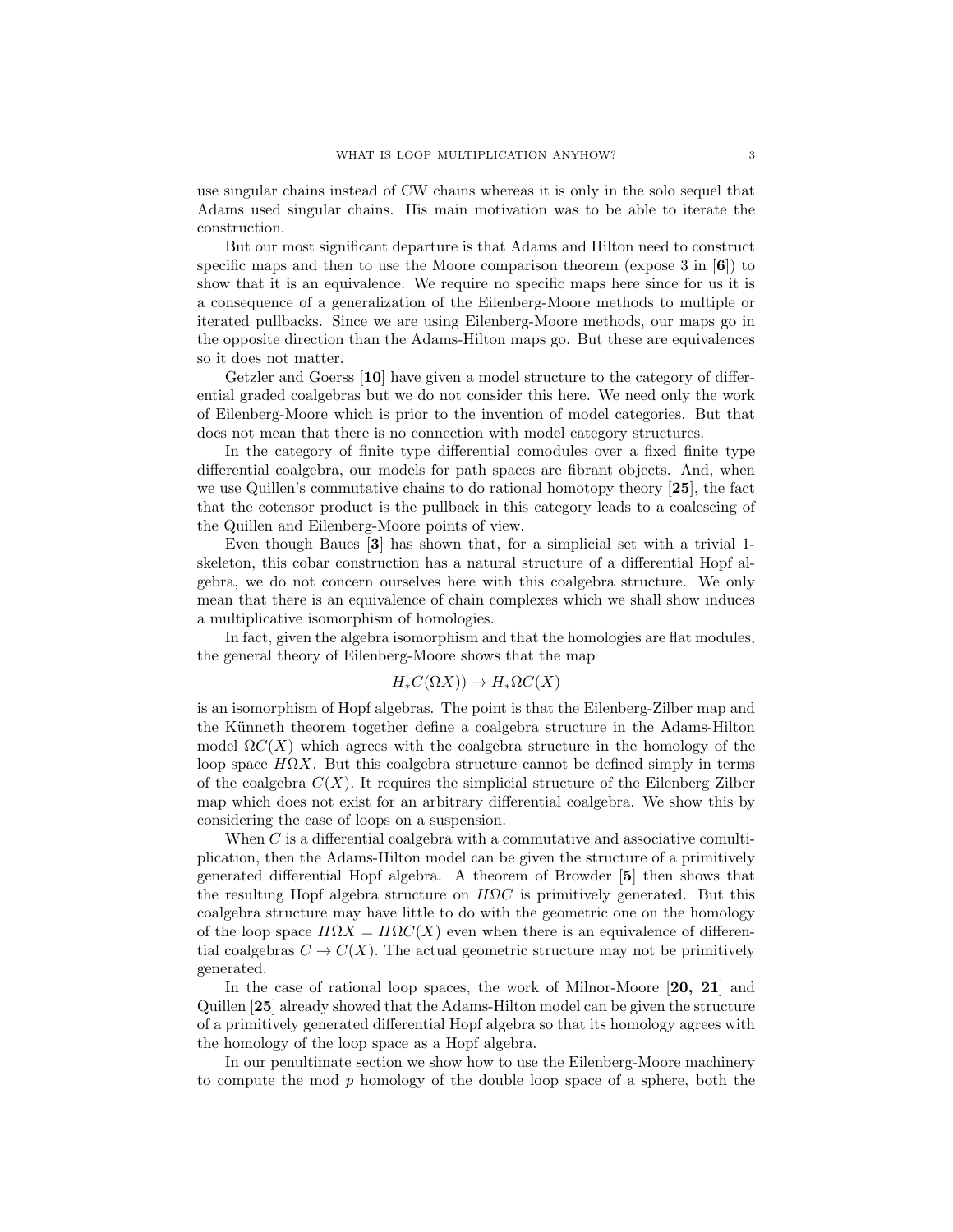multiplication and the comultiplication, in fact, the entire differential Hopf algebra structure with the Bockstein as differential.

Finally we close with a summary of the overall picture of the Hopf algebra structure in cobar constructions. One goal of this paper is to provide in one place a description of the multiplicative and comultiplicative structures in the homology of Adams-Hilton models applied to differential coalgebras. When do they exist, and when do they agree with geometry? This situation used to confuse me and it still confuses many otherwise competent people. It turns out that the multiplicative structure is always there, it always agrees with geometry, and it is unique. But the comultiplication is much more subtle. It is not always there and, if there, it might not agree with geometry. It is always there in the case of the Adams-Hilton model applied to a simplicial coalgebra and this structure always agrees with geometry. For example, it is always there in the homology of the Adams-Hilton model applied to the chains on a (simply connected) topological space. But this structure is hard to get your hands on since simplicial coalgebras are too large and since the comultiplications in the homology of Adams-Hilton models are not invariant under the input into the Adams-Hilton models of homologically equivalent differential coalgebras. The comultiplication in the homology of the Adams-Hilton models is just not "visible" unless you are given knowledge of something extra such as rational coefficients, or the generating complex in the Bott-Samelson theorem, or the action of Steenrod and other operations, or even just a lucky confinement of the generators to degrees which force primitive generation.

I am grateful to Kathryn Hess for listening to a version of this.

### 2. The cobar construction on a differential graded coalgebra

Let R be a commutative ring and, over R, let C be a simply connected differential graded coalgebra with an associative diagonal  $\Delta: C \to C \otimes C$ . Thus,  $C_0 = R =$ the ground ring and  $C_1 = 0$ . We have a splitting  $C = R \oplus \overline{C}$  where  $\overline{C}$  is the part concentrated in (strictly) positive degrees. For any positive degree element  $c \in \overline{C}$ we write

$$
\Delta(c) = c \otimes 1 + 1 \otimes c + \sum c' \otimes c'' = c \otimes 1 + 1 \otimes c + \overline{\Delta}(c)
$$

where  $\overline{\Delta}(c) \in \overline{C} \otimes \overline{C}$ .

The cobar construction  $\Omega C$  is the tensor algebra  $T(s^{-1}\overline{C})$  with an internal differential  $d_I$  and an external differential  $d_E$ . They are both derivations and are given on generators by

$$
d_I(s^{-1}c) = -s^{-1}dc
$$

and

$$
d_E(s^{-1}c) = \sum (-1)^{deg\,c'} (s^{-1}c')(s^{-1}c").
$$

LEMMA 2.1.  $d_I^2 = d_E^2 = 0$ ,  $d_I d_E = -d_E d_I$ 

In the lemma, the first formula is trivial, the second follows from coassociativity of the diagonal, and the third follows from the fact that the diagonal is a coderivation. It follows that the total differential  $d_T = d_I + d_E$  has square 0, that is, it is a differential and it is also a derivation. We define the cobar construction to be the differential graded algebra  $\Omega C$  with this total differential [1, 16, 23].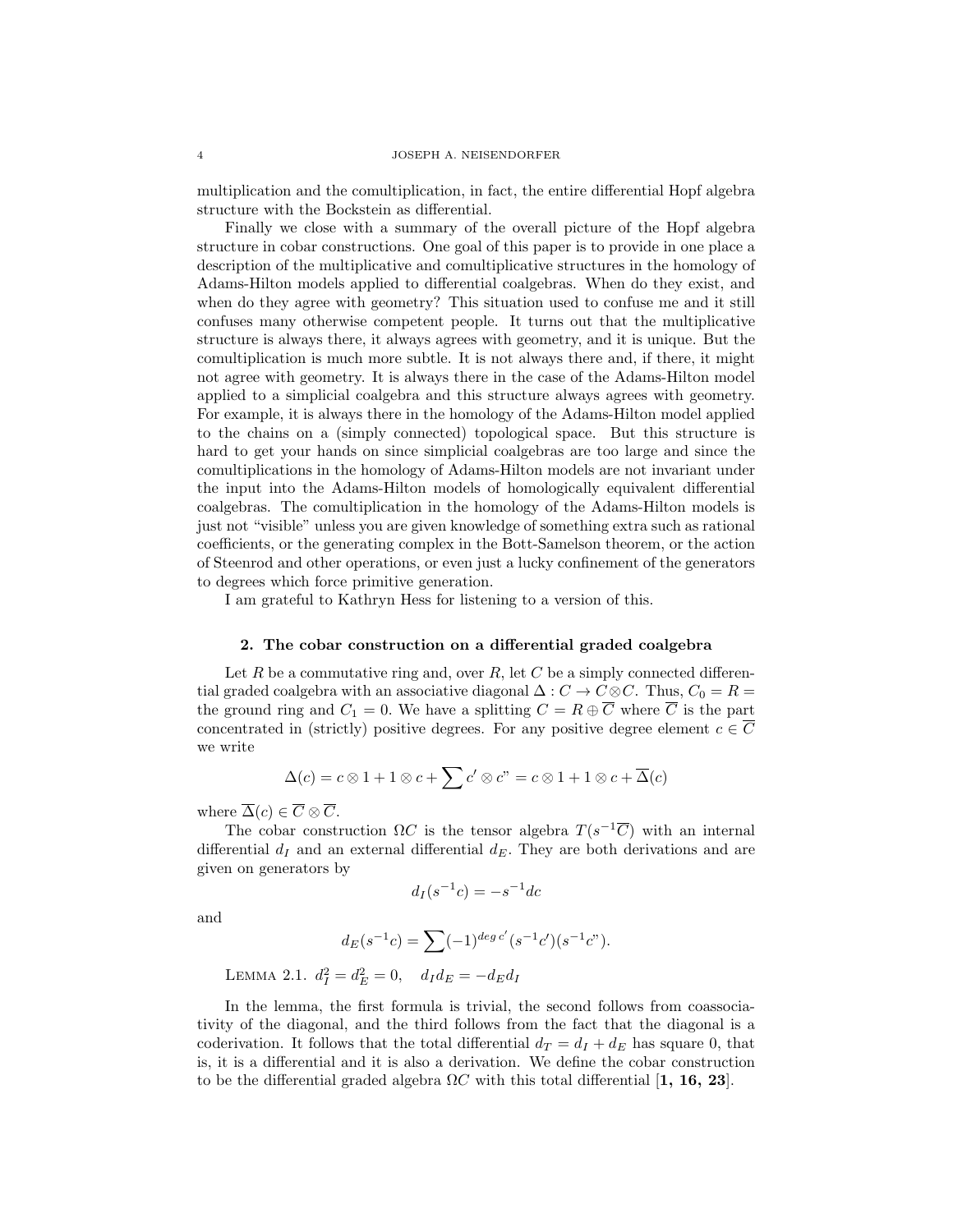#### 3. Cotensor products, pullbacks, and the Eilenberg-Moore theorem

If  $M$  is a right comodule over a coalgebra  $C$  and  $N$  is a left comodule over  $C$ , then the cotensor product  $M\Box_C N$  is the kernel of the map

$$
\Delta \otimes 1 - 1 \otimes \Delta : M \otimes N \to M \otimes C \otimes N
$$

that is, it is the equalizer of the two maps  $\Delta \otimes 1$  and  $1 \otimes \Delta$ . It is the dual of the tensor product and behaves as one might expect.

LEMMA 3.1. a)  $(M\Box_C N)\Box_D P \cong M\Box_C (N\Box_D P)$  when this makes sense and M, N and P are flat modules over the ground ring.

b)  $M \xrightarrow{\Delta} M \otimes C$  and  $N \xrightarrow{\Delta} C \otimes N$  are isomorphisms onto  $M \Box_C C$  and  $C \Box_C N$ , respectively. In other words,  $M = M\Box_C C$  and  $N = C\Box_C N$  are the isomorphic images of the coactions  $\Delta$ .

If the ground ring is a field, the above lemma is just the dual of the usual facts about tensor products and, since coalgebras and comodules are direct limits of finite type objects, the lemma follows immediately by dualization. But the above lemma is best proved directly. It can be noted that part b) follows from the fact that the standard complex or cobar resolution

$$
0 \to M \xrightarrow{\Delta} M \otimes C \xrightarrow{\Delta \otimes 1-1 \otimes \Delta} M \otimes C \otimes C \to \dots
$$

is exact [8, 18, 11].

Given a diagram



we complete it to a pullback diagram in the form of a diamond



with the pullback denoted by  $W = X \times_Z Y$ , that is, W is the product of X and Y over Z.

If X, Y, and Z are spaces, the Alexander-Whitney map  $\Delta: CW \rightarrow CW \otimes CW$ gives a map  $\Delta: CW \rightarrow CX \otimes CY$ . It is clear that this map factors through  $\Delta: CW \rightarrow CX\square_{CZ} CY.$ 

Recall that a proper resolution is one in which the connectivity of each stage increases by one. This is a strong condition which confines the related assembled total complex to positive degrees.

The main theorem of Eilenberg-Moore [9, 23] says

THEOREM 3.2. Let Z be simply connected and suppose at least one of  $X \rightarrow Z$ or  $Y \to Z$  is a fibration. Let  $CX \to T_X$  and  $CY \to T_Y$  be the total complexes of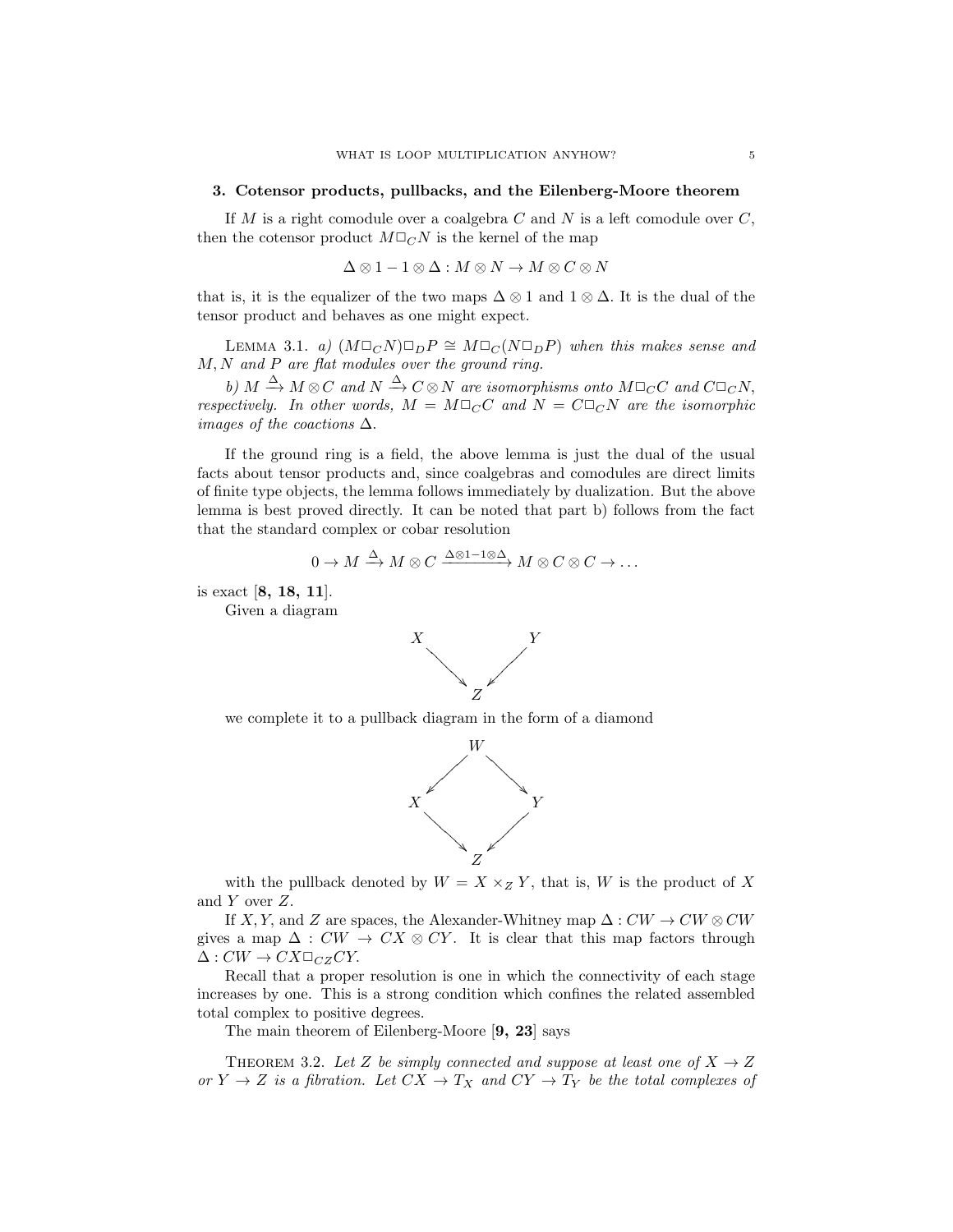proper injective resolutions of differential comodules over  $CZ$ , then  $\Delta$  composes to give a natural chain equivalence

$$
CW \xrightarrow{\Delta} CX \otimes CY \to T_X \square_{CZ} T_Y.
$$

Furthermore, the maps

$$
CX \Box_{CZ} T_Y \to T_X \Box_{CZ} T_Y \leftarrow T_X \Box_{CZ} CY
$$

are chain equivalences. In fact, any of  $CX, CY$  or  $CZ$  can be replaced by a differential objects which are chain equivalent via maps of differential comodules and coalgebras.

The Eilenberg-Moore theorem is often stated in the weaker form that there is an isomorphism of the homology of the pullback with differential Cotor, that is,

$$
HW \xrightarrow{\cong} Cotor^{CZ}(CX, CY)
$$

is a natural isomorphism.

The fact that we need only one resolution is referred to by saying that Cotor is a "balanced" functor. The fact that the chain complexes can be replaced by chain equivalent ones is referred to by saying that Cotor is "homologically invariant."

## 4. Multiple pullbacks and the extended Eilenberg-Moore theorem

The Eilenberg-Moore theorem is extended to larger pullback diagrams in the following way. Let  $W = X_1 \times_{A_1} X_2 \times_{A_2} X_3 \times_{A_3} \cdots \times_{A_{n-1}} X_n$  be the pullback of the diagram



These multiple pullback diagrams are often better understood by expanding them into a collection of iterated "pullback diamonds." We illustrate this in the case  $n = 3$ .



Thus,

$$
W_1 = X_1 \times_{A_1} X_2, \quad W_2 = X_2 \times_{A_2} X_3
$$

and

$$
W = X_1 \times_{A_1} X_2 \times_{A_2} X_3 = W_1 \times_{X_2} W_2.
$$

The following extension [23] of the Eilenberg-Moore theorem to multiple pullbacks is easily proved by induction. In fact, in this paper, we use only the cases where  $n \leq 3$ .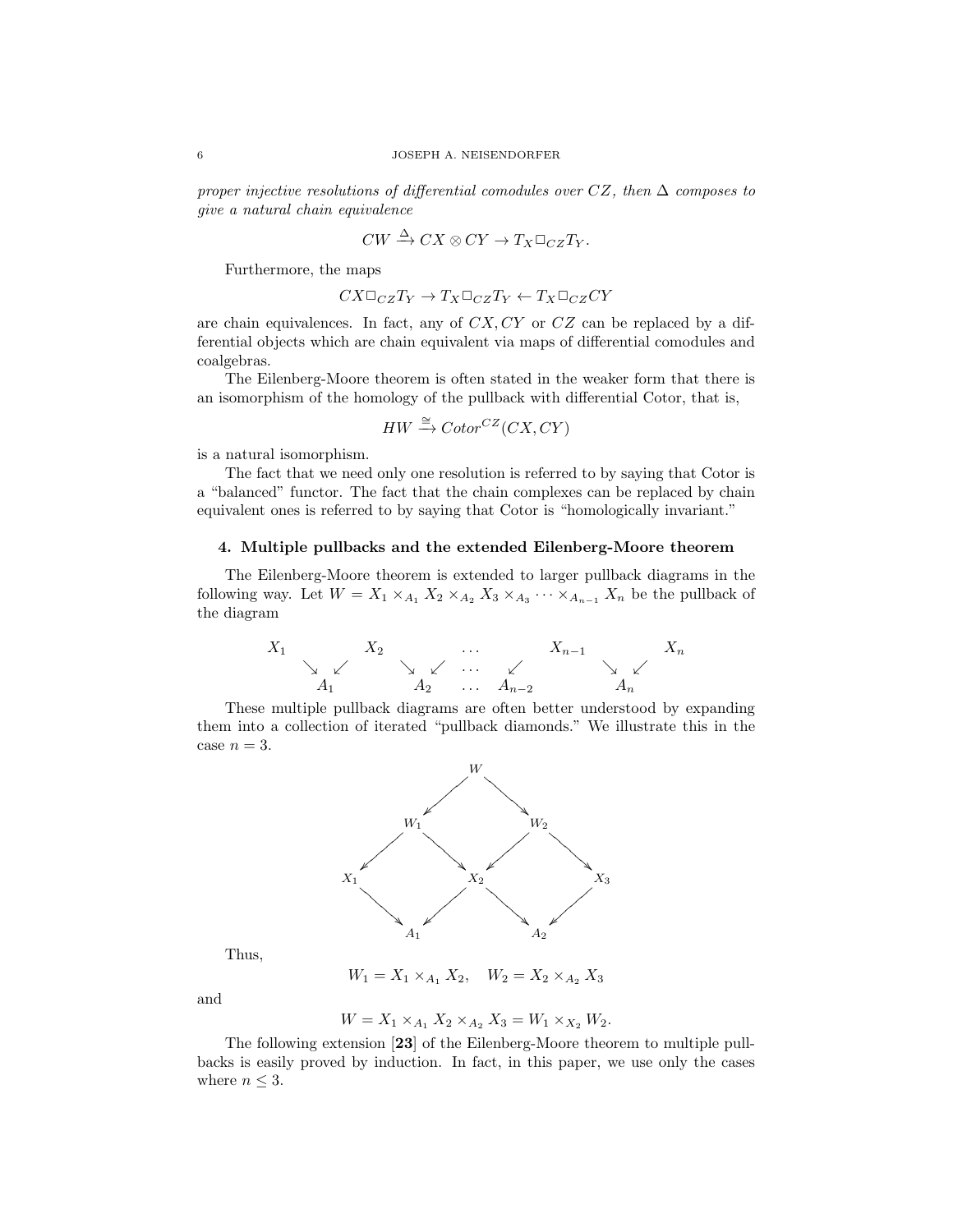THEOREM 4.1. Let  $A_1, A_2, \ldots, A_{n-1}$  all be simply connected spaces and suppose that all but possibly one of the maps  $X_i \rightarrow A_i$  and  $X_i \rightarrow A_{i-1}$  are fibrations. Let  $CX_i \rightarrow T_i$  the total complexes of proper injective resolutions of differential bicomodules over  $CA_i$  and  $CA_{i-1}$ . (At the ends, we do not have bi-comodules but only comodules.) Then  $\Delta$  composes to give a natural chain equivalence

 $CW \to T_1 \square_{C(A_1)} T_2 \square_{C(A_2)} T_3 \ldots \square_{C(A_{n-1})} T_n.$ 

In particular, the resulting homology isomorphism, denoted

$$
HW \xrightarrow{\cong} Cotor^{CA_1,CA_2,...,CA_{n-1}}(CX_1, CX_2,...,CX_n)
$$

is a natural isomorphism.

And, similar to the case of a simple pullback, we can replace any one  $T_i$  by  $C(X_i)$  or indeed by any comodule which is chain equivalent.

#### 5. Loop spaces as pullbacks

If X is a pointed space, let  $P_R X$  be the space of paths which begin at the basepoint ∗. Then we have a fibration  $P_R X \to X$  with fibre the loop space  $\Omega X$ . Likewise we have a fibration  $P_L X \to X$  where  $P_L X$  is the space of paths which end at the basepoint ∗. Hence we have maps of homotopy equivalent pullback diagrams



and a similar diagram where the roles of  $P_R X$  and  $P_L X$  are interchanged.

Note that the space  $\overline{\Omega}X$  is just a pair of paths  $(\omega, \sigma)$  such that

$$
\omega(0) = \sigma(1) = *, \quad \omega(1) = \sigma(0).
$$

This amounts to two paths which connect. Hence, it can be considered to be one path defined on the interval [0, 2]. The space  $\overline{\Omega}X$  is clearly homeomorphic to the usual loop space  $\Omega X$ .

The map  $\tau : C \to \Omega C$  defined by

$$
\tau c = s^{-1}c, \quad \deg c > 0, \quad \tau 1 = 0
$$

is a "twisting function." That is, if  $\Delta$  is the diagonal and  $\mu$  is the multiplication,  $d\tau + \tau d = \mu(\tau \otimes \tau) \Delta$ . Both  $\Omega C \otimes C$  and  $C \otimes \Omega C$  become acyclic with the new differentials which are the sum of the usual tensor product differential and the respective additions of

$$
D_{\tau}(\alpha \otimes c) = (-1)^{deg \alpha} (\alpha(\tau c) \otimes 1 + \alpha(\tau c') \otimes c")
$$

and

$$
D_{\tau}(c \otimes \alpha) = -(1 \otimes (\tau c)\alpha + (-1)^{deg c'} c' \otimes (\tau c'')\alpha)
$$

where  $\Delta c = c \otimes 1 = 1 \otimes c + \sum c' \otimes c''$ .

These acyclic complexes are both the total complexes of resolutions and are denoted respectively by  $\Omega C \otimes_{\tau} C$  and  $C \otimes_{\tau} \Omega C$ .

With  $C = CX$ , these are both "models" for the chains on the path space, that is, there are chain equivalences

$$
CP_L X \simeq CX \otimes_{\tau} \Omega CX, \quad CP_R X \simeq \Omega CX \otimes_{\tau} CX.
$$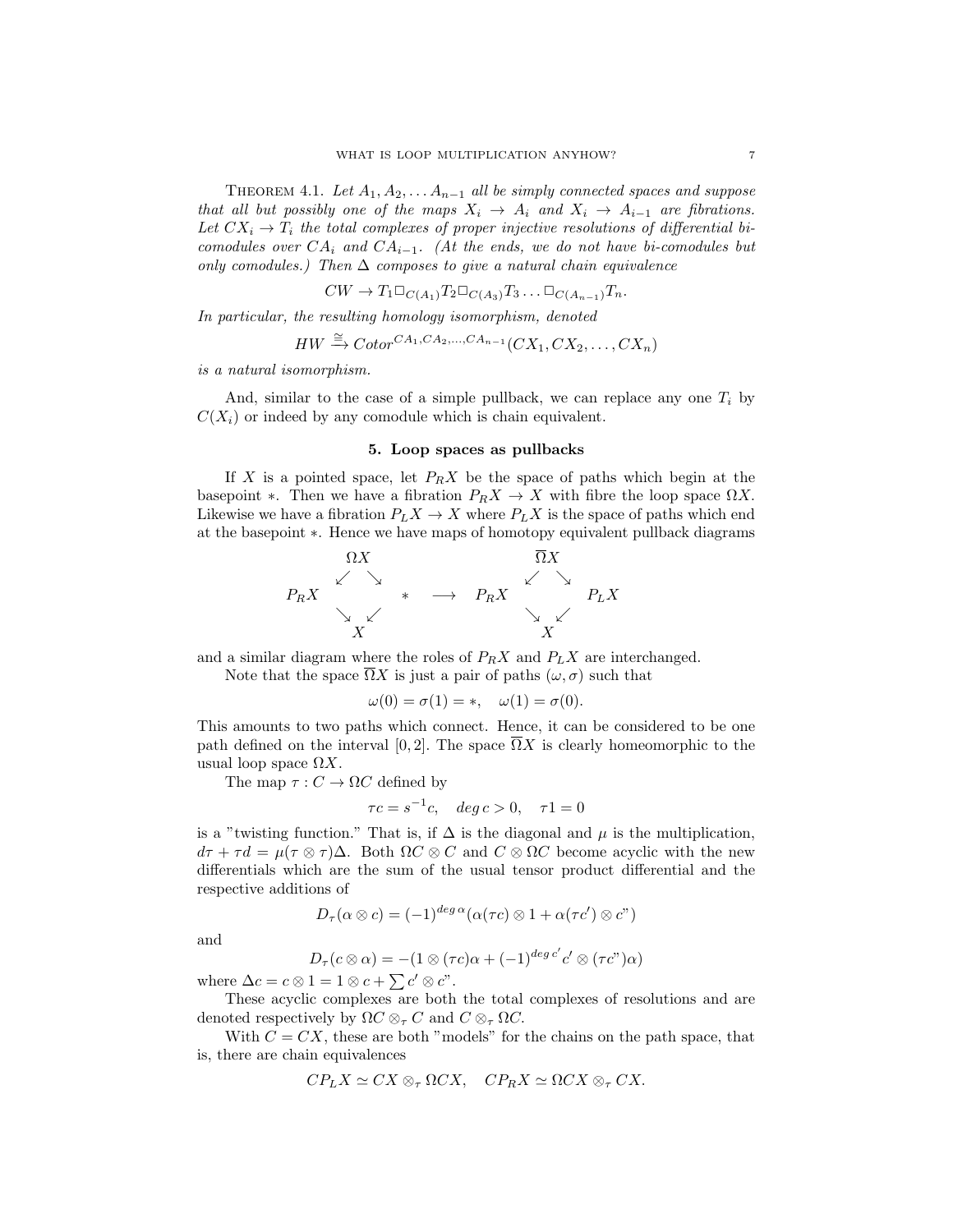It follows from Eilenberg-Moore that there are natural chain equivalences

$$
C(\Omega X) \to R \Box_{CX} CX \otimes_{\tau} \Omega CX = R \otimes \Omega CX = \Omega CX
$$

and

 $C(\Omega X) \to \Omega C X \otimes_{\tau} C X \square_{C X} R = \Omega C X \otimes R = \Omega C X$ 

where  $R$  is the ground ring.

The cobar construction  $\Omega C X$  is also called the Adams-Hilton model for the loop space.

# 6. A crucial chain equivalence

There is a chain equivalence

 $C(\overline{\Omega}X) \to \Omega CX \otimes_{\tau} CX \Box_{CX} C(X) \otimes_{\tau} \Omega CX = \Omega CX \otimes_{\tau} CX \otimes_{\tau} \Omega CX.$ 

The differential in the tensor product

 $\Omega CX \otimes CX \otimes \Omega CX = \Omega CX \otimes_{\tau} CX \otimes_{\tau} \Omega CX$ 

is the unique differential which is compatible with the embedding

$$
1 \otimes \Delta \otimes 1: \Omega CX \otimes_{\tau} CX \otimes_{\tau} \Omega CX \to \Omega CX \otimes_{\tau} CX \otimes CX \otimes_{\tau} \Omega CX.
$$

LEMMA 6.1. The augmentation  $\epsilon: CX \to R$  combined with the multiplication  $\mu : \Omega CX \otimes \Omega CX \rightarrow \Omega CX$  gives a chain equivalence

 $M: \Omega CX \otimes_{\tau} CX \otimes_{\tau} \Omega CX \xrightarrow{1 \otimes \epsilon \otimes 1} \Omega CX \otimes R \otimes \Omega CX = \Omega CX \otimes \Omega CX \xrightarrow{\mu} \Omega CX.$ 

PROOF. First we show that  $M$  is a chain map. There is a commutative diagram

| $\Omega CX \otimes_{\tau} CX \otimes_{\tau} \Omega CX$                                                                                                              | $\xrightarrow{1\otimes\epsilon\otimes 1}$ | $\Omega CX \otimes R \otimes \Omega CX$       | $=$              | $\Omega CX \otimes CX$ |
|---------------------------------------------------------------------------------------------------------------------------------------------------------------------|-------------------------------------------|-----------------------------------------------|------------------|------------------------|
| $\downarrow$ 1 $\otimes$ $\Delta$ $\otimes$ 1                                                                                                                       |                                           | $\downarrow$ 1 $\otimes$ $\Delta$ $\otimes$ 1 |                  | $\downarrow \mu$       |
| $\Omega CX \otimes_{\tau} CX \otimes CX \otimes_{\tau} \Omega CX - 1 \otimes \epsilon \otimes \epsilon \otimes 1 - \Omega CX \otimes R \otimes R \otimes \Omega CX$ |                                           |                                               | $\frac{mult}{ }$ | $\Omega CX$            |

The map M from the upper left corner down and all the way across is clearly a chain map on the subcomplex  $\Omega C X \otimes R \otimes \Omega C X$ . We claim it is also a chain map when extended to the whole domain. Let  $c \in \overline{C}X$  be a strictly positive degree element. Then  $\alpha \otimes c \otimes \beta$  maps to 0 via M. To show M is a chain map, it suffices to show that  $d(\alpha \otimes c \otimes \beta)$  maps to 0 via M.

But  $d(\alpha \otimes c \otimes \beta)$  maps down to

$$
d(\alpha \otimes c \otimes 1 \otimes \beta) + d(\alpha \otimes 1 \otimes c \otimes \beta) + d(\alpha \otimes c' \otimes c'' \otimes \beta).
$$

The first term is

$$
d(\alpha) \otimes c \otimes 1 \otimes \beta) + (-1)^{deg \alpha} \alpha(\tau c) \otimes 1 \otimes 1 \otimes \beta + (-1)^{deg \alpha} \alpha(\tau c') \otimes c" \otimes 1 \otimes \beta + (-1)^{deg \alpha + deg \, c} \alpha \otimes c \otimes 1 \otimes 0 \beta + (-1)^{deg \alpha + deg \, c} \alpha \otimes c \otimes 1 \otimes d\beta.
$$

The second term is

$$
d(\alpha) \otimes 1 \otimes c \otimes \beta) + (-1)^{deg \alpha} \alpha 0 \otimes 1 \otimes c \otimes \beta - (-1)^{deg \alpha} \alpha \otimes 1 \otimes 1 \otimes (\tau c) \beta
$$

 $-(-1)^{deg \alpha + deg \ c'}\alpha \otimes 1 \otimes c' \otimes (\tau c")\beta + (-1)^{deg \alpha + deg \ c}\alpha \otimes 1 \otimes c \otimes d\beta.$ 

The third term is a 4 fold tensor with at least one of the middle two tensor of strictly positive degree.

If we now move one step to the right by applying the map  $1 \otimes \epsilon \otimes \epsilon \otimes 1$ , most terms are annihilated and we get

$$
(-1)^{deg\,\alpha}\alpha(\tau c)\otimes 1\otimes 1\otimes \beta - (-1)^{deg\,\alpha}\alpha\otimes 1\otimes 1\otimes (\tau c)\beta.
$$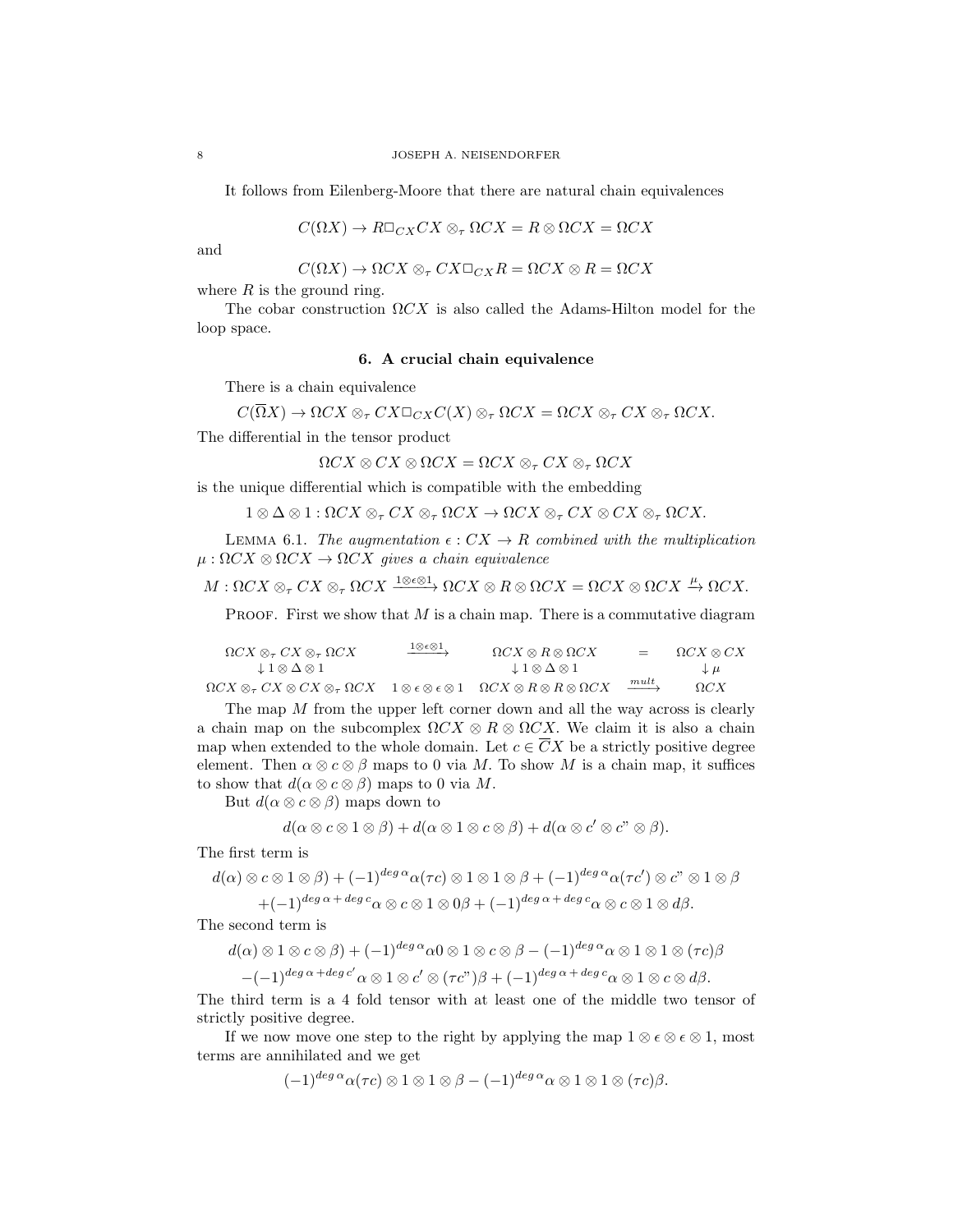Finally we apply multiplication which collapses all the tensors, and sends the above to 0. We get

$$
Md(\alpha\otimes c\otimes \beta)=0
$$

which shows that  $M$  is a chain map.

Second, we claim that  $M$  is a chain equivalence.

Since  $\Omega C X \otimes_{\tau} C X$  is acyclic, Eilenberg-Moore says that

$$
R\square_{CX} CX \otimes_{\tau} \Omega CX \to \Omega CX \otimes_{\tau} CX \square_{CX} CX \otimes_{\tau} \Omega CX
$$

is a chain equivalence with  $R \to \Omega C X \otimes_{\tau} C X$  given by  $1 \mapsto 1 \otimes 1$ . That is,

$$
R \otimes \Omega CX \to \Omega CX \otimes_{\tau} CX \otimes_{\tau} \Omega CX
$$

is a chain equivalence with  $1 \otimes \alpha \mapsto 1 \otimes 1 \otimes \alpha$ . Since the composition

$$
\Omega CX = R \otimes \Omega CX \rightarrow \Omega CX \otimes_{\tau} CX \otimes_{\tau} \Omega CX \xrightarrow{M} \Omega CX
$$

is the identity, it follows that  $M$  is a chain equivalence.

 $\Box$ 

Alternatively [23], one can check that the differential in  $\Omega C X \otimes_{\tau} C X \otimes_{\tau} \Omega C X$ is given by

 $d = d_{\tau} \otimes 1 + 1 \otimes d_{\tau} - 1 \otimes d_{CX} \otimes 1$ 

where  $d_{\tau}$  denotes the differential on the appropriate twisted tensor product. This amounts to showing that the following diagram commutes

$$
\begin{array}{cccc}\n\Omega CX \otimes_{\tau} CX \otimes_{\tau} \Omega CX & \xrightarrow{1 \otimes \Delta \otimes 1} & \Omega CX \otimes_{\tau} CX \otimes CX \otimes_{\tau} \Omega CX \\
 & \downarrow d_{\tau} \otimes 1 + 1 \otimes d_{\tau} & \downarrow d_{\tau} \otimes 1 \otimes 1 \\
 & -1 \otimes d_{CX} \otimes 1 & +1 \otimes 1 \otimes d_{\tau} \\
\Omega CX \otimes_{\tau} CX \otimes_{\tau} \Omega CX & \xrightarrow{1 \otimes \Delta \otimes 1} & \Omega CX \otimes_{\tau} CX \otimes_{\tau} \Omega CX.\n\end{array}
$$

Given the explicit formula for the differential, it is easy to see that  $M$  is a chain map.

Remark: In the above lemma, the signs involved in the differential in  $\Omega C X \otimes_{\tau}$  $CX \otimes_{\tau} \Omega CX$  are crucial. Nothing would work without them.

### 7. Loop multiplication via multiple pullbacks

In terms of multiple pullbacks, loop multiplication

 $\Omega X \times \Omega X \to \overline{\Omega} X$ ,  $(\omega, \sigma) \mapsto (\omega, \sigma) \equiv \omega * \sigma$ 

is given by the map of the top diagram to the diagram below it

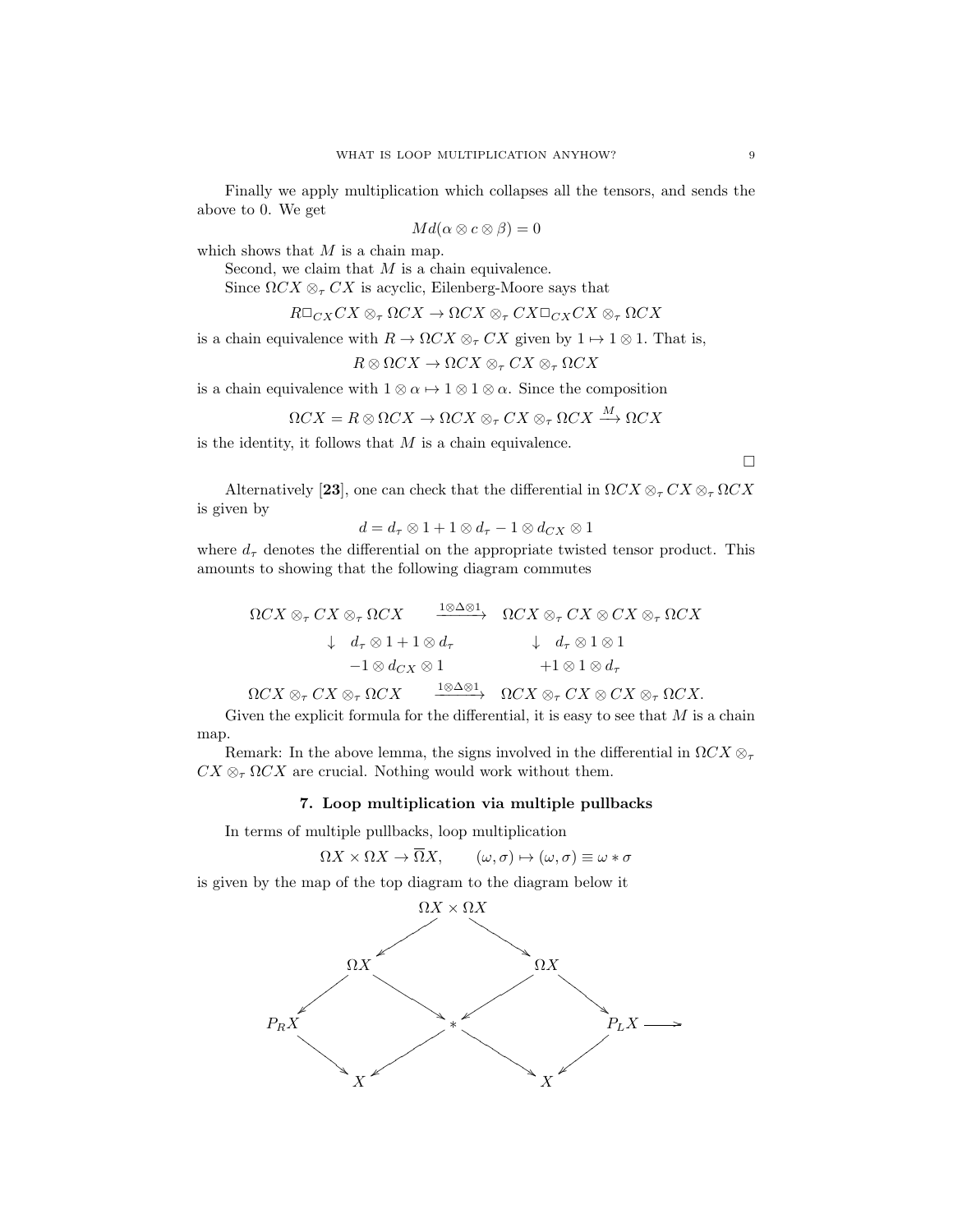

In these terms, the loop multiplication induces the chain map

 $\Omega CX \otimes \Omega CX = \Omega CX \otimes R \otimes \Omega CX \to \Omega CX \otimes_{\tau} CX \otimes_{\tau} \Omega CX, \quad \alpha \otimes \beta \mapsto \alpha \otimes 1 \otimes \beta.$ 

This composes with the chain equivalence M to show that loop multiplication is modeled by the tensor multiplication in the cobar construction

 $\Omega CX \otimes \Omega CX \to \Omega CX \otimes_{\tau} CX \otimes_{\tau} \Omega CX \xrightarrow{M} \Omega CX, \quad \alpha \otimes \beta \mapsto \alpha \beta.$ 

That is, if  $H\Omega C$  is flat over R, then loop multiplication induces in homology the map

 $H(\Omega CX) \otimes H(\Omega CX) \to H(\Omega CX \otimes \Omega CX) \to H(\Omega CX \otimes_{\tau} CX \otimes_{\tau} \Omega CX) \xrightarrow{M} H\Omega CX.$ 

If  $H(\Omega X)$  is flat over R, the first map is an isomorphism. The map M is always an isomorphism.

We close with the following remark. Let  $C$  be a simply connected differential coalgebra over a commutative ring R. There is a homology isomorphism  $H\Omega C \cong$  $Cotor<sup>C</sup>(R, R)$ . In the Eilenberg-Moore language of differential Cotor extended to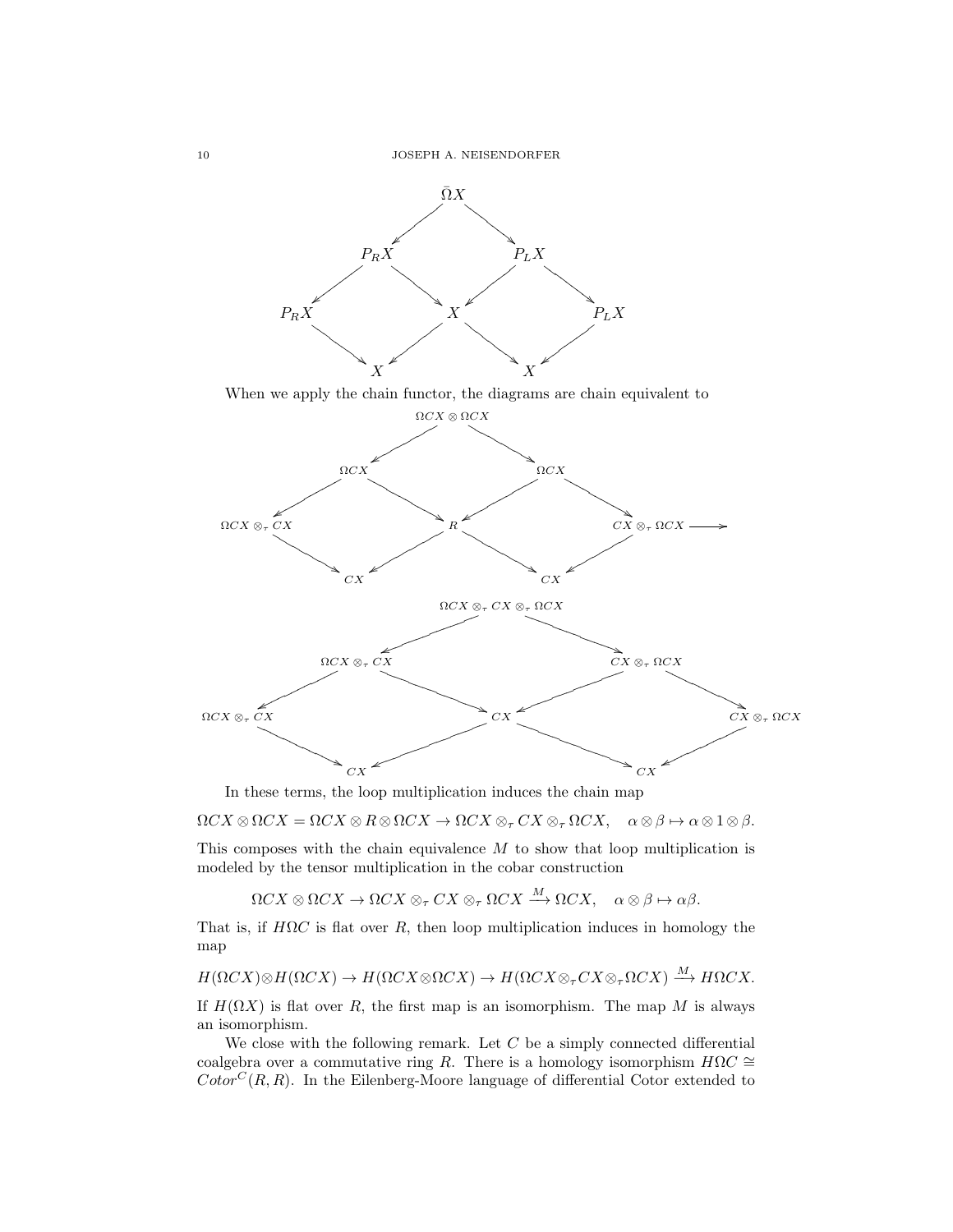several variables, the tensor multiplication in the cobar construction  $\Omega C \otimes \Omega C \rightarrow$  $\Omega C$  induces in homology the map

$$
Cotor^C(R, R) \otimes Cotor^C(R, R) \rightarrow Cotor^{C,C}(R, R, R) \rightarrow Cotor^{C,C}(R, C, R) = Cotor^C(R, R).
$$

The first arrow is an isomorphism if  $Cotor^C(R, R)$  is flat over R. This multiplication is natural with respect to morphisms of the differential coalgebra C.

We refer the reader to [23] for further details on differential Cotor of several variables. The main point is that differential Cotor is defined by taking cotensor products of the assembled complexes associated to resolutions of the comodules. And, as in the two variable case, one can omit resolving any one of the comodule variables. In particular, we refer to Section 10.22 of [23] for the proof that, whenever either or both of  $H\Omega C$  and  $H\Omega D$  are flat over R, then the Kunneth map

$$
H\Omega C \otimes H\Omega D \to H\Omega (C \otimes D)
$$

is an isomorphism of algebras.

## 8. Model category structures for differential coalgebras and fibrant objects

Let C be a differential coalgebra over a commutative ring  $R$  and consider the category  $_C$ **C** of (left) differential comodules over C.

Suppose that C is simply connected, that is,  $C_0 = R$ ,  $C_1 = 0$ . If the ground ring R is a field and both the coalgebra and the comodules are assumed to be of finite type then Kathryn Hess [12] has shown that there is a model category structure on  ${}_{\mathcal{C}}\mathbf{C}$  in which the weak equivalences are homology isomorphisms, the cofibrations are degreewise injections, and the fibrations are all morphisms which have the right lifting property with respect to all acyclic cofibrations. That is,  $p: E \to B$  is a fibration if and only if the commutative rectangular diagram below with  $i: N \to M$  a cofibration and a weak equivalence, can always be extended as below to a commutative diagram which includes the slanted arrow

$$
\begin{array}{ccc}\nN & \xrightarrow{f} & E \\
\downarrow i & \nearrow & \downarrow p \\
M & \xrightarrow{g} & B\n\end{array}
$$

We remark that the original Quillen definition of model category is used. [24] Only finite limits and finite colimits are required.

Later Kathryn Hess and Brooke Shipley showed that this statement is true if C is required to be simply connected, finite type and free in each degree, the ground ring R is required to be semi-hereditery, but now comodules are not restricted to be finite type. [15] Finally, the team of Hess, Kedziorek. Riehl, and Shipley achieved the desired goal of proving it without any assumptions of simple connectivity, finite type, freeness, and over any commutative ring [13].

In the original case considered by Kathryn Hess, we show that Cartan's constructions give examples of fibrant objects.

Recall that a construction D in the sense of Cartan is a differential comodule over C which satisfies:  $D = C \otimes X$  as a comodule when we forget the differential, that is, the coaction is

$$
\Delta: D = C \otimes X \xrightarrow{\Delta \otimes 1} C \otimes C \otimes X = C \otimes D
$$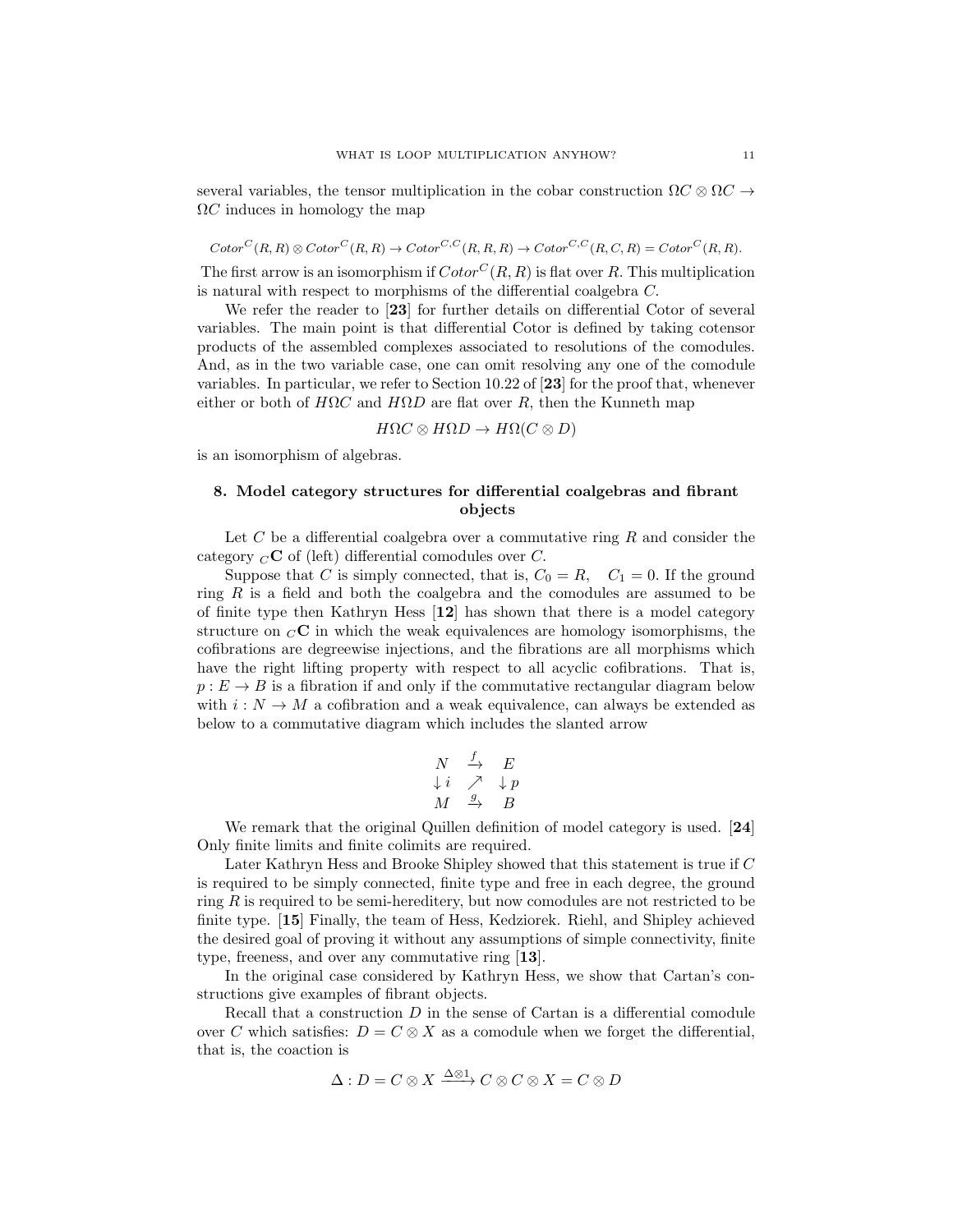and the coaction is a chain map.

If C is a differential coalgebra, A is a differential algebra, and  $\tau : C \to A$  is a twisting function, then the twisted tensor product  $C \otimes_{\tau} A$  is a an example of a construction.

If the unique map  $D \to 0$  is a fibration, then D is called a fibrant object. Hence, D is fibrant if and only if, whenever  $i: N \to M$  is an acyclic cofibration (= cofibration and weak equvalence), then any map  $N \to D$  extends to a map  $M \to D$ .

We conjecture that a Cartan construction  $D$  is always a fibrant object.

Unfortunately we can only prove this in the category of differential comodules over a field where the differential coalgebra is finite type and simply connected.

THEOREM 8.1. Let  $C$  be a simply connected differential coalgebra over a field. Let D be a finite type construction over C. Then D is fibrant in the model category of finite type differential comodules. That is, if  $i : N \to M$  is an acyclic cofibration with domain and range both of finite type, then any map  $N \to D$  extends to a map  $M \to D$ .

PROOF. With the hypotheses we have, it is sufficient to prove the dual statement for differential modules over a simply connected differential algebra A with differentials  $\delta$  of degree +1. The appropriate dual to a Cartan comodule construction is a differential A module D which is isomorphic to  $A \otimes K$  when we forget the differential. The dual of our extension problem is the lifting problem



where  $g: D \to M$  is to be constructed as a lift of  $f: D \to N$  given that  $p: M \to N$ is a fibration  $(=$  epimorphism) and a weak equivalence  $(=$  homology isomorphism).

We begin by decomposing the differential module  $D/\overline{AD} \cong K$  into a direct sum of its homology and an acyclic summand. This shows that each  $K<sup>n</sup>$  can be chosen to have a basis  $\{x_{\alpha}, x_{\beta}, x_{\gamma}\}\$  where

$$
\delta x_{\alpha} = \sum a_i \otimes k_i, \quad \deg a_i \ge 2, \deg k_i \le n - 1 \qquad \qquad is \quad decompositionalgebraic
$$
\n
$$
\delta x_{\beta} = y_{\beta} \qquad \qquad is \quad a \text{ basis element } \in K^{n+1}
$$
\n
$$
x_{\gamma} = \delta z_{\gamma} \qquad \qquad where \quad z \text{ is a basis element } \in K^{n-1}
$$

Then

$$
K[n] = K^{\leq n-1} \oplus \langle x_{\alpha}, x_{\beta}, \delta x_{\beta}, x_{\gamma} \rangle.
$$

Note that D has a complete ascending filtration by subdifferential modules  $A \otimes$  $K[n]$ . We make the inductive assumption that a module chain lift q of f has been constructed over  $A \otimes K[n-1]$  and seek to extend it to  $A \otimes K[n]$ .

First  $g(x_\gamma)$  is defined by  $g(x_\gamma) = g(\delta z_\gamma) = \delta g(z_\gamma)$ . Since  $pg(z_\gamma) = fz_\gamma$ ,

$$
pg(x_{\gamma}) = p\delta g(z_{\gamma}) = \delta pg(z_{\gamma}) = \delta f(z_{\gamma}) = f(\delta z_{\gamma}) = f(x_{\gamma}).
$$

We note that  $p$  is an epimorphism on both cocycles and coboundaries. Choose a coboundary  $w_{\beta} \in M^{n+1}$  so that  $pw_{\beta} = fy_{\beta} = f(\delta x_{\beta}) = \delta fx_{\beta}$ . Define  $gy_\beta = w_\beta.$ 

There is an element  $z_\beta$  so that  $\delta z_\beta = w_\beta$ . Define  $\overline{g}x_\beta = z_\beta$ . Then

$$
\delta p \overline{g} x_{\beta} = p \delta \overline{g} x_{\beta} = p \delta z_{\beta} = p w_{\beta} = f y_{\beta} = f \delta x_{\beta} = \delta f x_{\beta}.
$$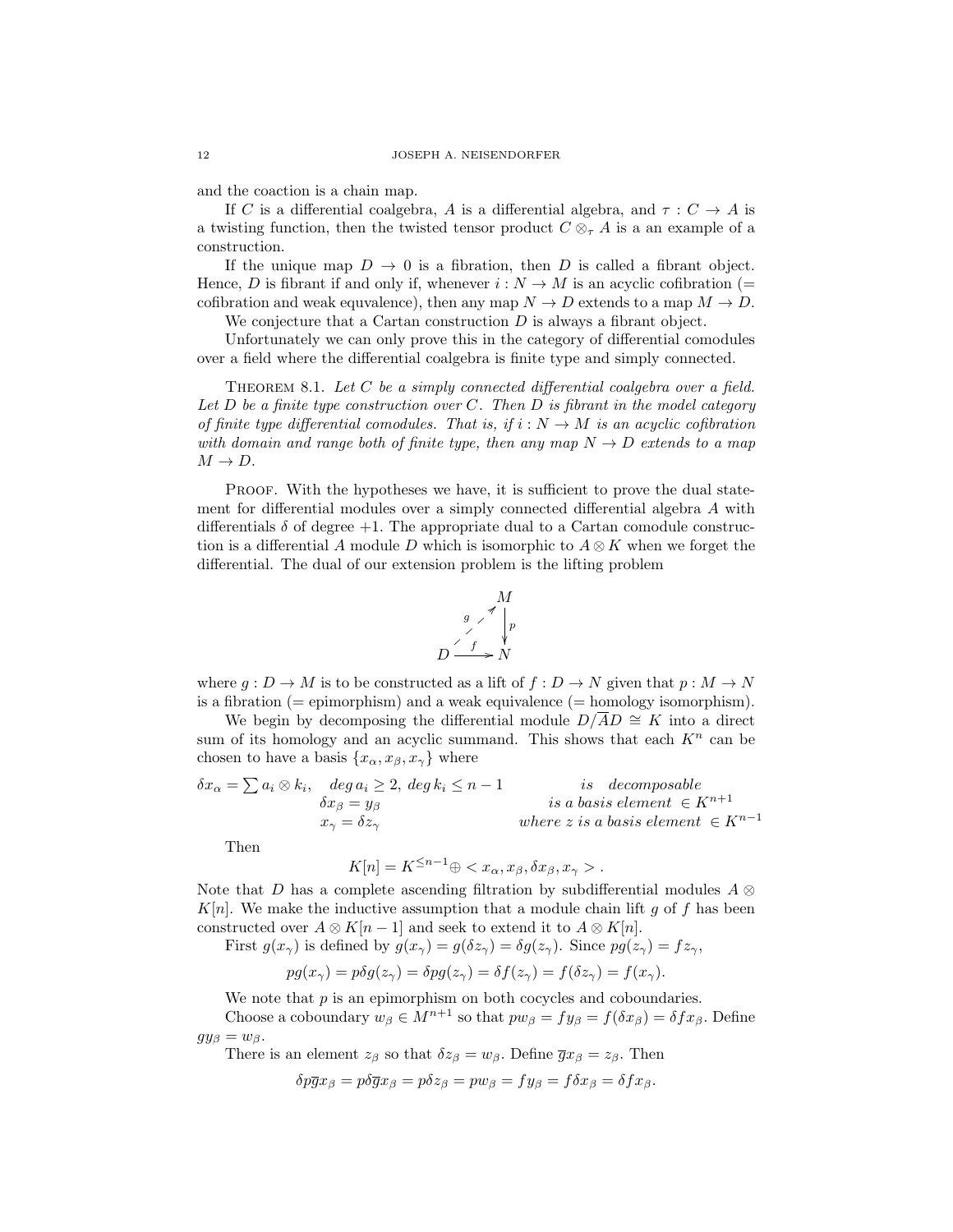Thus  $p\bar{g}x_{\beta} - fx_{\beta}$  is a cocycle. Choose a cocycle  $u_{\beta}$  so that  $pu_{\beta} = p\bar{g}x_{\beta} - fx_{\beta}$ . Set  $gx_{\beta} = \overline{g}x_{\beta} - u_{\beta}$ . Then  $pgx_{\beta} = fx_{\beta}$  and note that

$$
\delta gx_{\beta} = \delta z_{\beta} = w_{\beta} = gy_{\beta} = g(\delta x_{\beta}).
$$

Of course,  $g(y_\beta) = g(\delta x_\beta) = \delta g(x_\beta)$ .

Finally, note that  $g(\delta x_{\alpha})$  is already defined and it is a cocycle. Furthermore,  $pg(\delta x_\alpha) = f(\delta x_\alpha) = \delta f x_\alpha$ . Since  $pg(\delta x_\alpha)$  is a coboundary, there is an element  $z_\alpha$ so that  $\delta z_{\alpha} = g(\delta x_{\alpha})$ . Define  $\overline{g}x_{\alpha} = z_{\alpha}$ . Then

$$
\delta p\overline{g}x_{\alpha} = p\delta \overline{g}x_{\alpha} = p\delta z_{\alpha} = pg(\delta x_{\alpha}) = f\delta x_{\alpha} = \delta fx_{\alpha}.
$$

Thus  $p\overline{g}x_{\alpha} - fx_{\alpha}$  is a cocycle. Choose a cocycle  $u_{\alpha}$  so that  $pu_{\alpha} = p\overline{g}x_{\beta} - fx_{\alpha}$ . Set  $gx_{\alpha} = \overline{g}x_{\alpha} - u_{\alpha}$ . Then  $pgx_{\alpha} = fx_{\alpha}$  and

$$
\delta gx_{\alpha} = \delta \overline{g}_{\alpha} - \delta u_{\alpha} = \delta \overline{g} x_{\alpha} = \delta z_{\alpha} = g(\delta x_{\alpha}).
$$

Hence, a lift g of f has been defined on  $K[n]$  compatible with the differential and it can be uniquely extended to a lift  $g : A \otimes K[n] \to M$  by making it a module map, that is,  $g(a \otimes x) = a(gx)$ . It is easy to check that this g is a chain map which lifts f.

$$
\Box
$$

In a model category a fibrant model for E is a weak equivalence  $E \to D$  with D fibrant. The axioms for a model category give fibrant models since they guarantee the existence of a factorization  $E \stackrel{i}{\to} D \stackrel{p}{\to} 0$  with i an acyclic cofibration and p a fibration. In particular, when  $C$  is a simply connected finite type differential coalgebra over a field, the algebraic model for the path space  $R \to C \otimes_{\tau} \Omega C$  is a fibrant model in the category of finite type differential comodules.

#### 9. Coalgebra structures in the homology of loop spaces

In this section, it is essential that we use the normalized chains on a topological space, that is, the chains in which degenerate simplices are set to zero.

The Eilenberg-Zilber map  $\nabla$  :  $C(X) \otimes C(Y) \rightarrow C(X \times Y)$  is a map of differential coalgebras. The Alexander-Whitney map  $\Delta : C(X \times Y) \to C(X) \otimes C(Y)$  and the Alexander-Whitney diagonal  $\Delta: C(X) \to C(X \times X) \to C(X) \otimes C(X)$  are not. Hence, in general, the Alexander-Whitney diagonal does not define a map of Adams-Hilton models  $\Omega C(X) \to \Omega(C(X) \otimes C(X))$ , But recall [9, 23]

THEOREM 9.1. a) The Eilenberg-Zilber map  $\nabla : C(X) \otimes C(Y) \to C(X \times Y)$  is a chain equivalence.

b) There is a Künneth map  $\Omega C \otimes \Omega D \to \Omega (C \otimes D)$  which is a chain equivalence.

If the homology  $H\Omega X$  is flat over the ground ring, then a diagonal is defined by the composition

 $\Delta: H\Omega C(X) \xrightarrow{\Omega \Delta} H(\Omega C(X \times X)) \xleftarrow{\Omega \nabla} H(\Omega (C(X) \otimes C(X))) \cong H(\Omega C(X)) \otimes H(\Omega C(X)).$ 

This diagonal makes  $H\Omega C(X)$  into a Hopf algebra isomorphic to the Hopf algebra  $H\Omega X$ .

The definition of this diagonal depends on the fact that  $C(X)$  is not just any differential coalgebra but is the chains on a space or simplicial set. For an arbitrary differential coalgebra, it does not exist.

There is no way to define a coalgebra structure in the homology of an Adams Hilton model  $\Omega C$  so that two things are satisfied. One, if  $C \to D$  is a morphism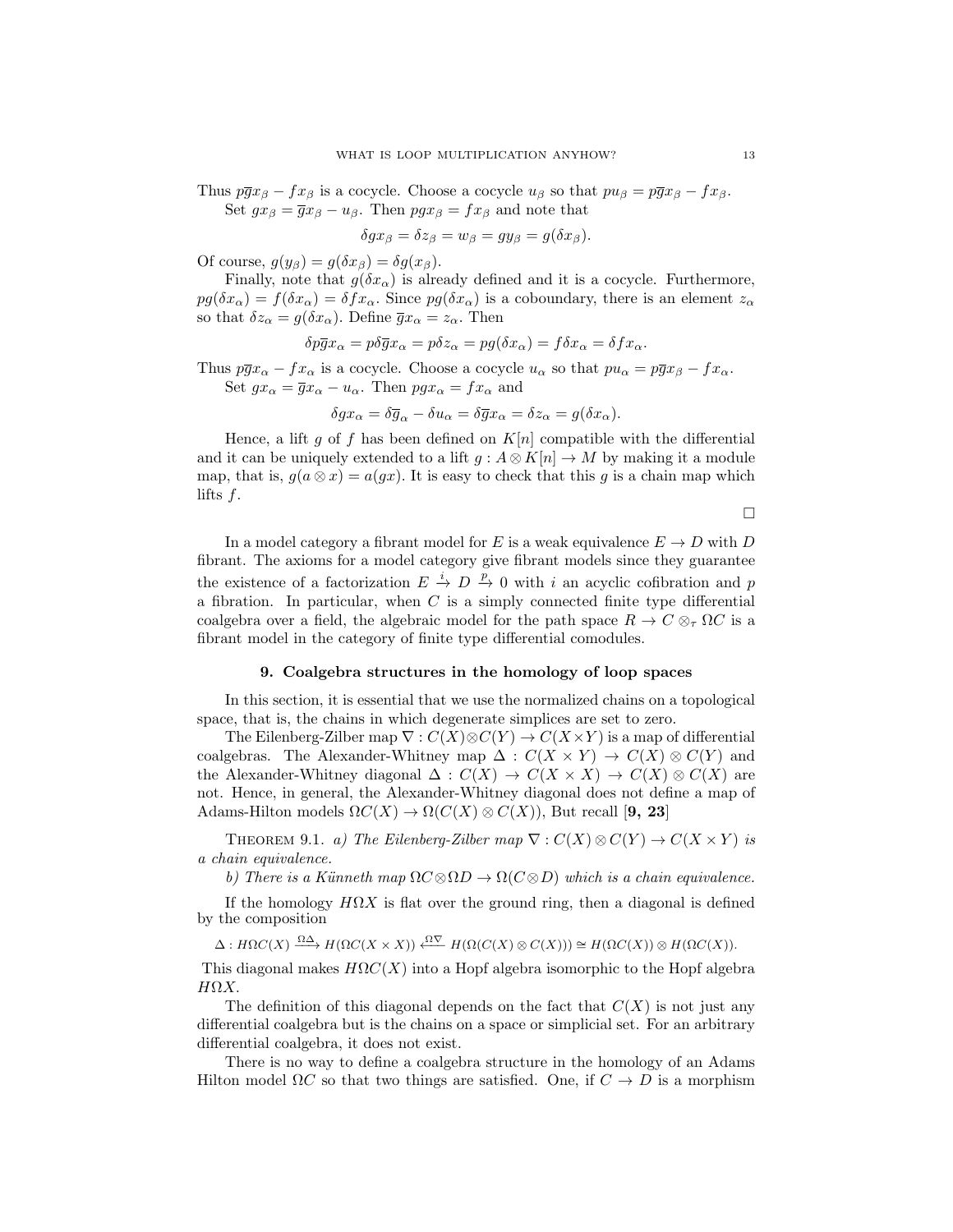of differential coalgebras which is a homology equivalence, then the induced map  $\Omega C \rightarrow \Omega D$  should be an isomorphism of coalgebras. We already know that it is an isomorphism of algebras. Two, if  $C = C(X)$  = the chains on a space X, then there should be isomorphism of coalgebras  $H\Omega C \cong H\Omega X$ . We already know that it is an isomorphism of algebras.

In short, there is no homologically invariant way to define a coalgebra structure in the cobar construction which will be compatible with geometry.

To see this, start with

THEOREM 9.2. If X is a connected space and the homology  $H X$  is free over the ground ring, then there is a homology isomorphism of differential coalgebras  $H\Sigma X \to C(\Sigma X)$ 

PROOF. Let  $Y$  be any connected simplicial set with only one element in degree 0. Form the simplical cone  $y * Y$  and the simplicial suspension  $y * Y/Y$ . Then it is easy to see that every element of positive degree is primitive under the Alexander-Whitney diagonal  $\Delta : C(y * Y/Y) \to C(y * Y/Y) \otimes C(y * Y/Y)$ . In other words,  $C(y * Y/Y)$  is a coalgebra with a trivial coproduct. If HY is free, we can pick a basis of cycles which defines an equivalence of differential coalgebras  $H(\Sigma Y)$  =  $H(y * Y/Y) \to C(y * Y/Y).$ 

Let  $Y = SX$  = the singular chains on a space X. We can assume that there is only one zero simplex. Note that there is an embedding  $C(y * Y/Y) \subset C\Sigma X$ which is an equivalence. Composition gives an equivalence of differential coalgebras  $H\Sigma X \to C(y * Y/Y) \to C\Sigma X.$ 

 $\Box$ 

COROLLARY 9.3. If X is connected then  $H\Omega\Sigma X = \Omega\Sigma H X = T(\bar{H}X)$  as algebras.

Of course, the Bott-Samelson theorem [4] says more. In fact,  $H\Omega \Sigma X =$  $\Omega\Sigma HX = T(HX)$  as Hopf algebras where the diagonal is determined by the map  $X \to \Omega \Sigma X$ .

Let  $Z = \Sigma CP^{\infty}$  and let  $W = \bigvee_{n=1}^{\infty} S^{2n+1}$ . The coalgebras  $HZ$  and  $HW$  are isomorphic trivial coalgebras but the homologies of the loop spaces are isomorphic as algebras and not as Hopf algebras.

$$
H\Omega Z = T(x_1, x_2, x_3, \dots), \qquad H\Omega W = T(y_1, y_2, y_3, \dots)
$$

where  $deg(x_n) = deg(y_n) = 2n$ , the  $y_{2n}$  are all primitive, but

$$
\Delta x_n = 1 \otimes x_n + x_1 \otimes x_{n-1} + \cdots + x_{n-1} \otimes x_1 + x_n \otimes 1.
$$

In the first three nontrivial dimensions, a basis for the integral primitives of  $H\Omega Z = T(x_1, x_2, x_3, \dots)$  is

$$
x_1
$$
,  $2x_2 - x_1^2$ ,  $x_2x_1 - x_1x_2$ ,  $3x_3 - 3x_2x_1 + x_1^3$ .

Hence,  $H\Omega Z$  is not primitively generated but  $H\Omega W$  is.

On the other hand, over the rationals, a theorem of Milnor and Moore shows that all connected Hopf algebras with commutative and associative diagonal are primitively generated [20, 21]. Hence, these Hopf algebras are isomorphic over the rationals.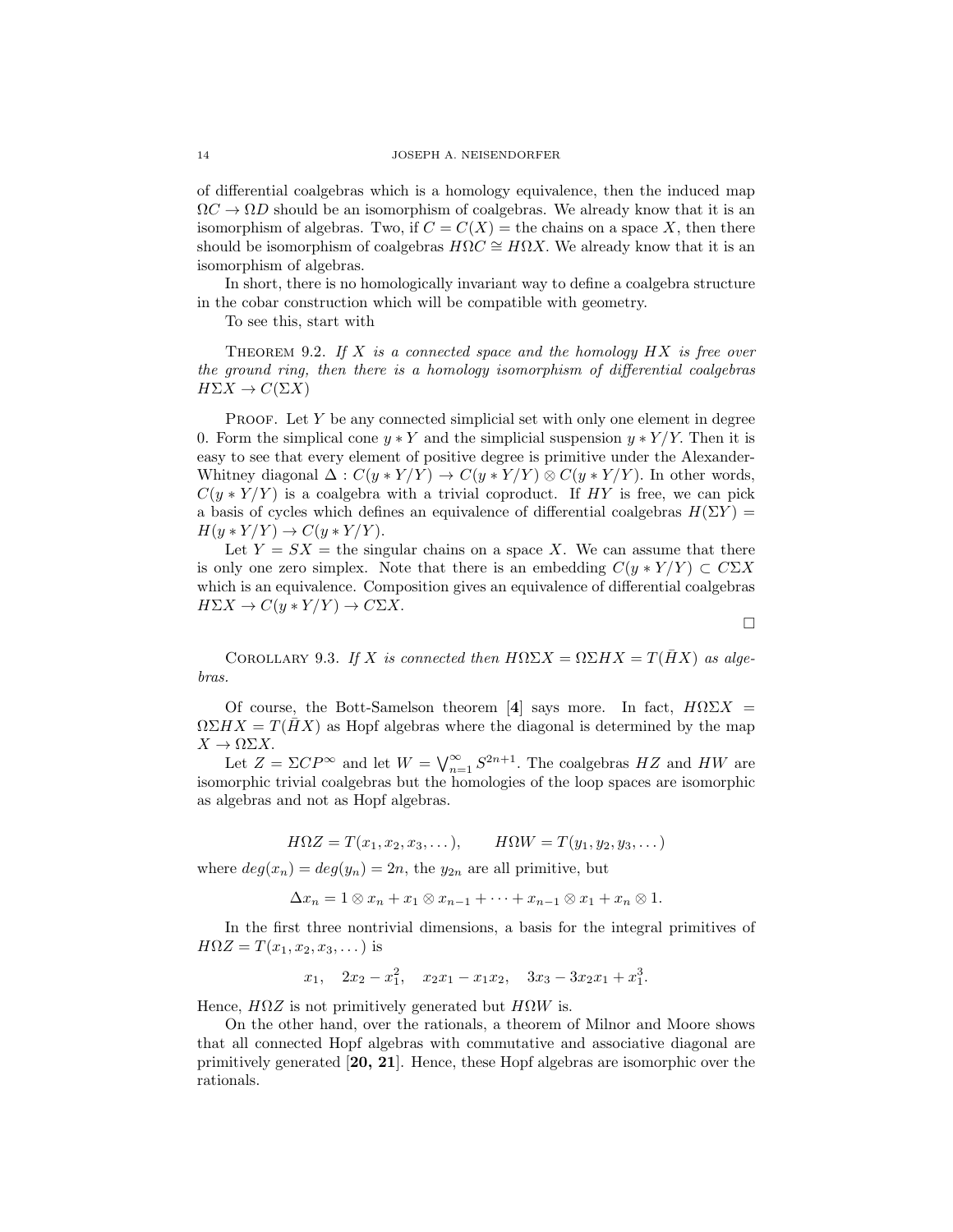#### 10. Commutative coalgebras

Let  $\tau : C \to A$  and  $\sigma : D \to B$  be twisting functions. Define

$$
\tau \boxplus \sigma : C \otimes D \to A \otimes B
$$

to be  $\tau \otimes 1$  on  $C \otimes 1$ ,  $1 \otimes \sigma$  on  $1 \otimes D$ , and 0 on the standard complement to  $C \boxplus D = C \otimes 1 + 1 \otimes D$  in  $C \otimes D$ .

Then it is straightforward to show

LEMMA 10.1. a)  $\tau \boxplus \sigma : C \otimes D \to A \otimes B$  is a twisting function.

b) The tensor product of twisted tensor products is a twisted tensor product, that is,

$$
(C\otimes_{\tau} A)\otimes (D\otimes_{\sigma} B)\equiv (C\otimes D)\otimes_{\tau\boxplus_{\sigma}} (A\otimes B).
$$

It is equally straightforward to show

LEMMA 10.2. Let  $C$  is a differential coalgebra with a commutative diagonal.

a) Then the diagonal  $\Delta: C \to C \otimes C$  is a morphism of differential coalgebras.

b) If we define a coalgebra structure in the cobar construction  $\Omega C = T(s^{-1}\overline{C})$ by making the generators  $s^{-1}\bar{C}$  primitive, that is,

$$
\Delta(s^{-1}c) = s^{-1}c \otimes 1 + 1 \otimes s^{-1}c,
$$

then the cobar construction becomes a differential Hopf algebra.

Recall a theorem of Browder [5].

THEOREM 10.3. If  $A$  is a primitively generated Hopf algebra over a field, then the homology Hopf algebra HA is also primitively generated.

Browder actually stated this theorem only for Hopf algebras of finite type but, since every primitively generated Hopf algebra is a direct limit of primitively generated Hopf algebras of finite type, the general case follows.

Hence,

THEOREM 10.4. With this Hopf algebra structure over a field, the homology  $H\Omega C$  is a primitively generated Hopf algebra whenever C is a commutative differential coalgebra.

We do not assert that the above is the Hopf algebra structure on the homology  $H\Omega X$  of the loop space even when X is a simply connected space,  $C = H X$ , and there is a homology equivalence of differential coalgebras  $HX \rightarrow CX$ . Of course the algebra structures agree.

Let C and D be commutative differential coagebras, let A and B be differential algebras, and let  $\tau : C \to A$  and  $\sigma : D \to B$  be twisting functions.

It is easy to check that:

LEMMA 10.5. If  $f: C \to D$  and  $q: A \to B$  are morphisms which commute with the twisting functions, that is,  $g \circ \tau = \sigma \circ f$ , then  $f \otimes g : C \otimes_{\tau} A \to D \otimes_{\sigma} B$  is a map of differential comodules with respect to the map  $f: C \to D$ .

An immediate corollary is

COROLLARY 10.6. If  $C$  is a differential coagebra with a commutative diagonal, then the diagonal maps define a map

 $\Delta \otimes \Delta : C \otimes_{\tau} \Omega C \to (C \otimes C) \otimes_{\tau \boxplus_{\tau}} (\Omega C \otimes \Omega C)$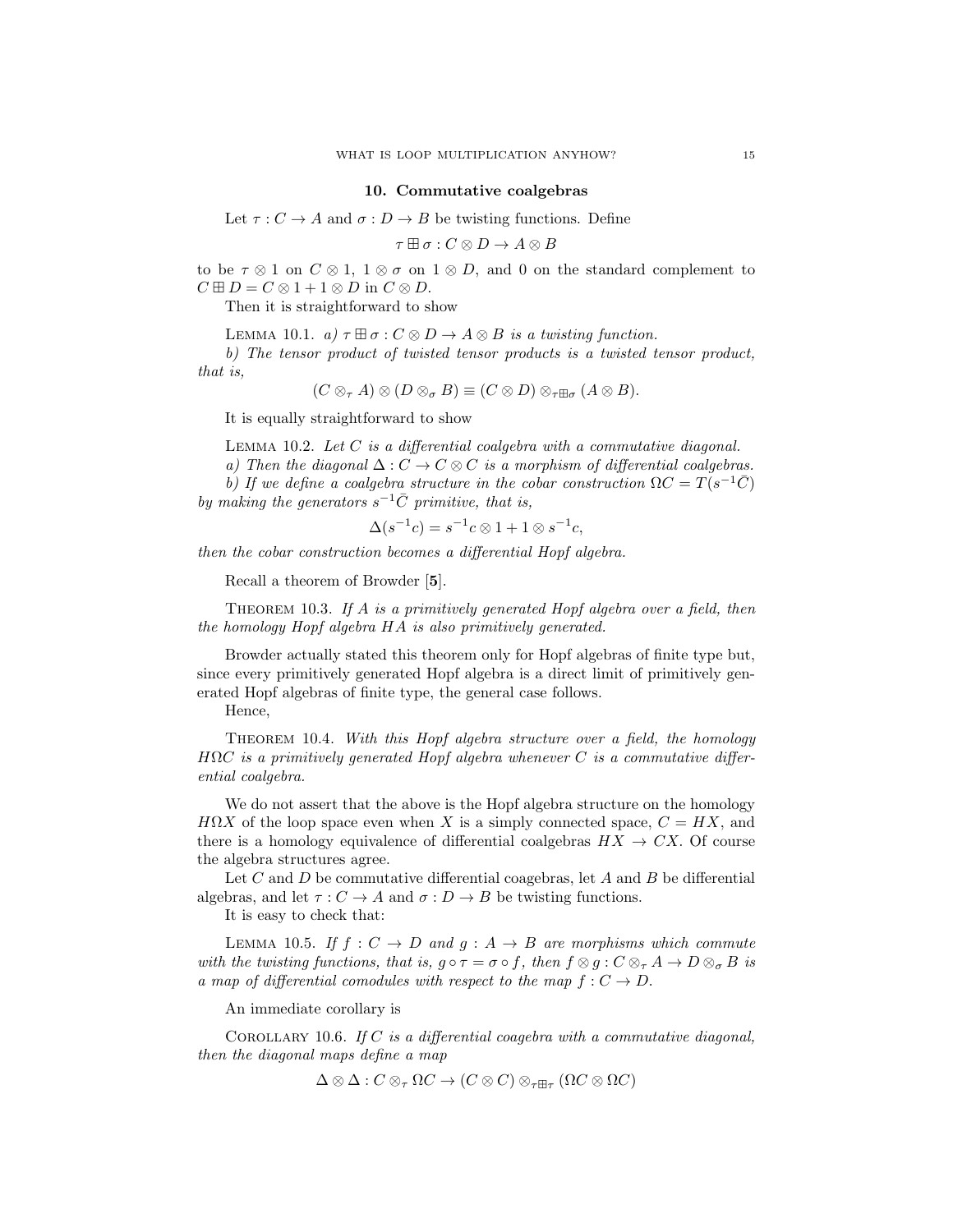of algebraic path spaces which is a map of differential comodules with respect to the  $map \Delta: C \to C \otimes C$ .

When  $C$  is a commutative differential coalgebra over the ground ring  $R$  and  $H\Omega C$  is flat over the ground ring, the above has the consequence [9, 16, 23] that the there is an isomorphism of Hopf algebra structures

$$
H\Omega C \equiv Cotor^C(R, R).
$$

Now suppose 2 is a unit in the ground ring and that  $C$  is a differential coalgebra with a commutative diagonal. Then Quillen observed that the cobar construction  $\Omega C = T(s^{-1}\overline{C}) = UL(s^{-1}\overline{C})$  is the universal enveloping algebra of the differential Lie algebra  $L = L(s^{-1}\overline{C})$  where L is primitive and is the free Lie algebra generated by the desuspension of the reduced coalgebra  $\overline{C}$ . In terms of L, the differential is given by

$$
d(s^{-1}c) = -s^{-1}dc + (1/2)\sum (-1)^{deg\ c'}[s^{-1}c', s^{-1}c'']
$$

where

$$
\Delta c = c \otimes 1 + 1 \otimes c + \sum c' \otimes c".
$$

## 11. Rational loop spaces

The theorem of Milnor and Moore  $[20, 21, 19]$  is decisive for the rational homology of loop spaces

THEOREM 11.1. Over a field of characteristic zero, every connected Hopf algebra A with commutative and associative diagonal is primitively generated and is isomorphic to the universal enveloping algebra on its Lie algebra  $P(A)$  of primitives, that is,

$$
UP(A) \xrightarrow{\cong} A.
$$

Moreover, if  $A = HY$  where Y is a connected group-like space, that is, a connected homotopy associative H-space with a homotopy inverse, then the rational Hurewicz map is an isomorphism of the rational homotopy Lie algebra  $(\pi Y) \otimes Q$  onto PHY.

The second part of this theorem follows from results of Cartan and Serre on the vanishing of rational k invariants of H-spaces. Hence, the rational Hurewicz map is an isomorphism  $(\pi Y) \otimes Q \to PHY$  and Milnor-Moore gives an isomorphism of rational Hopf algebras  $U(\pi Y) \otimes Q \rightarrow HY$ .

We conclude by pointing out, as did Quillen [25], that the result of Milnor and Moore fits into and can be derived from his rational homotopy theory.

If  $C^{N} = C$  denotes the normalized chains, then the diagonal map on the chains of the loop space

$$
C^N(\Delta): C^N(\Omega X) \to C^N(\Omega X \times \Omega X)
$$

induces in homology the map of differential Cotors: (See 10,16.2 , also 10.21.2,  $[23]$ .)

$$
Cotor^{\Delta}(R, R): Cotor^{C^{N}(X)}(R, R) \to Cotor^{C^{N}(X \times X)}(R, R)
$$

which, over a field, composes with the Eilenberg-Zilber and Künneth isomorphisms

$$
Cotor^{C^N(X \times X)}(R, R) \xleftarrow{Cotor \nabla(R, R)} Cotor^{C^N(X) \otimes C^N(X)}(R, R)
$$
  
\n
$$
\cong Cotor^{C^N(X)}(R, R) \otimes Cotor^{C^N(X)}(R, R)
$$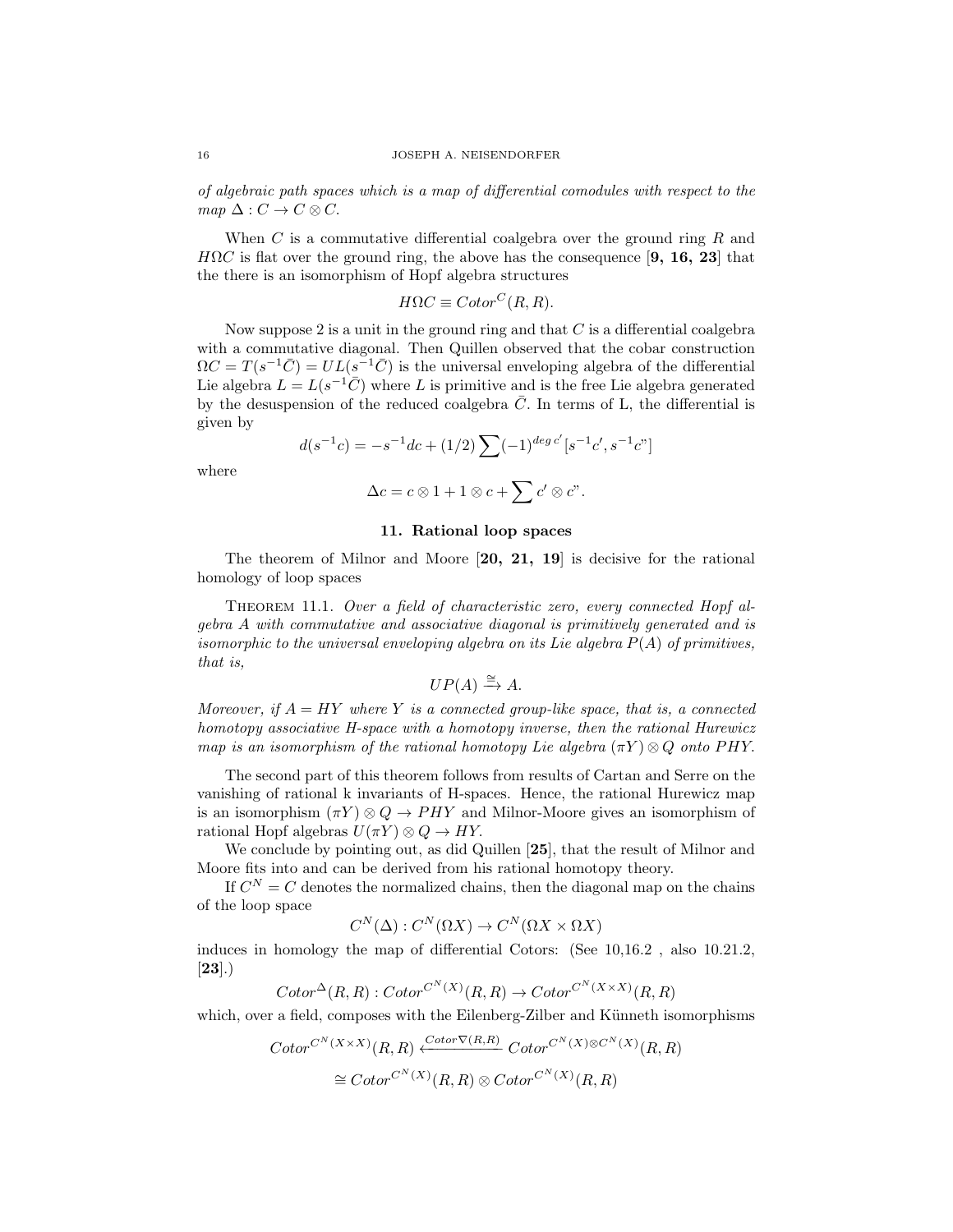to give a coalgebra structure compatible with geometry. With the normalized chains the Eilenberg-Zilber map is both an equivalence and a map of differential coalgbras. Hence, it induces a map of Cotors. The Alexander-Whitney map

$$
C^N(X \times X) \xrightarrow{\Delta} C^N(X) \otimes C^N(X)
$$

is not a map of differential coalgebras and hence cannot be used to induce a map of Cotors.

Recall that Quillen constructed a functor from simply connected 1-reduced simplicial sets to simply connected commutative differential coalgebras over the rationals,  $X \mapsto C^Q(X)$  having the properties that there is a natural isomorphism of coalgebras  $H(X; Q) \cong HC^{Q}(X)$  and a natural isomorphism of Lie algebras  $(\pi \Omega X) \otimes Q \cong H L(s^{-1} \overline{C}{}^Q(X)).$ 

We can substitute Quillen's commutative cochains  $C^{Q}(X)$  for the normalized chains  $C^N(X)$  and change the way in which  $H\Omega C^Q(X)$  is seen to be a coalgebra (and thus a Hopf algebra). We use the Alexander-Whitney map  $C^Q X \stackrel{\Delta}{\rightarrow} C^Q(X) \otimes$  $C^Q(X)$  which now is a map of differential coalgebras. In fact, it is the unique map of commutative differential coalgebras which projects to the identities on both factors.

Just as before, the diagonal in the loop space  $\Omega X \to \Omega X \times \Omega X$  is represented in homology by the map of differential Cotors

$$
Cotor^{\Delta}(Q, Q) : Cotor^{C^Q(X)}(Q, Q) \to Cotor^{C^Q(X \times X)}(Q, Q).
$$

(This requires that Quillen's chain functor gives a Serre spectral sequence, 10,16.2. 10.21.1 [23], to fibrations. And it does.) But now, since the Alexander-Whitney map is a map of differential coalgebras, we can compose with the isomorphisms

$$
Cotor^{C^{Q}(X \times X)}(Q,Q) \xrightarrow{Cotor^{Q}(Q,Q)} Cotor^{C^{Q}(X) \circ \times C^{Q}(X)}(Q,Q)
$$
  
\n
$$
\cong Cotor^{C^{Q}(X)}(Q,Q) \otimes Cotor^{C^{Q}(X)}(Q,Q)
$$

to give a coalgebra structure which is isomorphic to that in the rational homology of the loop space.

This coalgebra structure "covers" ( is induced by) the Alexander-Whitney map of differential coalgebras on the base

$$
C^{Q}X \xrightarrow{\Delta} C^{Q}X \otimes C^{Q}X.
$$

Hence, Corollary 10.6 applies to show that the diagonal in the rational homology of the loop space

$$
\Delta: H\Omega X; Q) \to H\Omega X; Q) \otimes H\Omega X; Q)
$$

is given by that in

$$
H\Omega C^{Q}(X) = Cotor^{C^{Q}(X)}(Q, Q)
$$

which is a primitively generated Hopf algebra.

By the Poincare Birkhoff Witt theorem [20, 21, 19], there is an isomorphism of differential coalgebras  $UL \cong SL$  where SL is the free commutative algebra generated by the differential vector space which is the connected Lie algebra L. It follows that there are isomorphisms

$$
HUL \cong HSL \cong SHL \cong UHL.
$$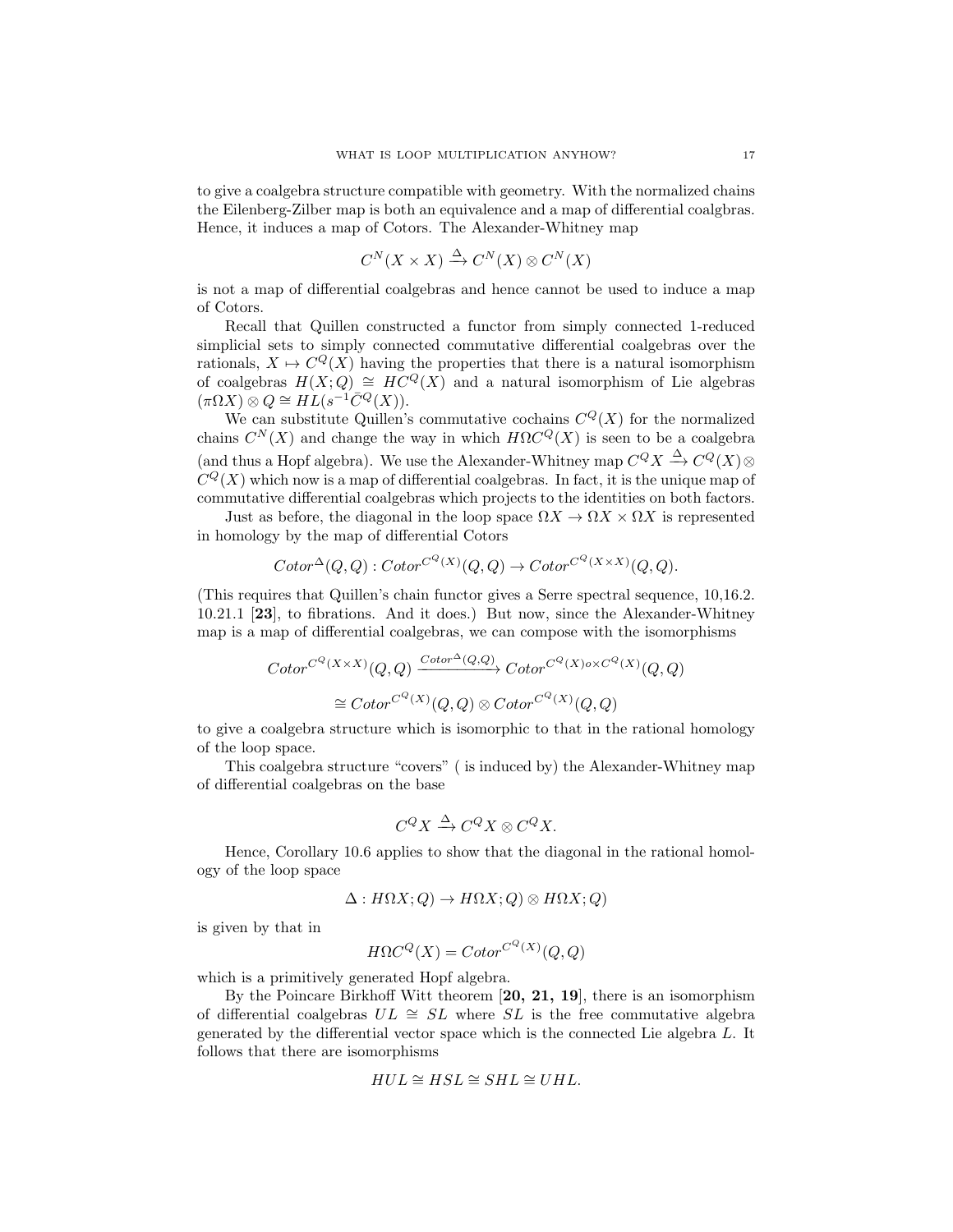Since  $\Omega C^Q(X) = UL(s^{-1}\overline{C}^Q(X))$  is primitively generated and there are natural isomorphisms of Hopf algebras

 $H(\Omega X; Q) \cong H\Omega C^Q(X) \cong HUL(s^{-1}\overline{C}^Q(X)) \cong UHL(s^{-1}\overline{C}^Q(X)) \cong U(\pi \Omega X \otimes Q).$ Quillen's methods have given another proof of the Milnor-Moore result, at least for loop spaces.

Hence, if X is simply connected, then  $H\Omega C^{Q}(X) \cong H\Omega X$  is an isomorphism of primitively generated rational Hopf algebras. Therefore, in contrast to the integral case where we do not have commutative cochains, we see that there is a natural Hopf algebra structure on the rational Hopf algebra  $H\Omega C^{Q}(X)$  which is both invariant under homological equivalence of the commutative coalgebra  $C$  and which agrees with the structure on the rational homology Hopf algebra of the loop space.

## 12. Quillen's model category of commutative simply connected rational differential graded coalgebras

When doing rational homotopy theory, it is sometimes better to forget about spaces and instead focus directly on one of the homotopy equivalent model categories, for example, Quillen's model category  $C$  of commutative simply connected differential graded coalgebras over the rationals [25]. This model category structure consists of homology isomorphisms as weak equivalences, injections as cofibrations, and sufficient fibrations are given by Cartan's constructions.

We remark that, if the ground ring is a field  $k$  of finite characteristic, the above does not provide a model category structure. Merely consider the dual problem of commutative differential graded algebras. It is easy to see that one cannot factor  $k \to A \stackrel{p}{\to} P[x]$  where A is acyclic, p is an epimorphism, and x is a generator of degree 2.

Quillen constructs his fibrations with reference to the category of connected differential graded Lie algebras  $\mathcal L$  over the rationals and his cofree coalgebra functor  $C: \mathcal{L} \to \mathcal{C}$ . The differential in  $C(L) = S(sL)$  (= the symmetric coalgebra) is a sum of two parts, first, the suspension of that from  $L$  and, second, a part coming from the Lie bracket of L. The second part is the dual of a construction due to Koszul [17]. For more details see [25].

Quillen obtains enough fibrations  $E \to B$  by starting with a fibration in  $\mathcal{L}$ , that is, with a short exact sequence of differential graded Lie algebras

$$
0 \to L_3 \to L_2 \to L_1 \to 0
$$

and then forming pullback diagrams

$$
\begin{array}{ccc}\nE & \to & C(L_2) \\
\downarrow & & \downarrow \\
B & \to & C(L_1).\n\end{array}
$$

As a differential comodule

$$
C(L_2) = C(L_1) \otimes C(L_3)
$$

over the "base" differential coalgebra  $C(L_1)$  with "fibre" the subcomplex  $C(L_3)$ . That is,  $C(L_2)$  is a Cartan construction [23] over  $C(L_1)$  with fibre  $C(L_3)$ . Hence, the fibration  $E \to B$  is a Cartan construction over B with fibre  $C(L_3)$ , that is,  $E = B \otimes C(L_3)$  as a B differential comodule with  $C(L_3)$  a subcomplex. We have used left constructions but we could have used right constructions if we so desired.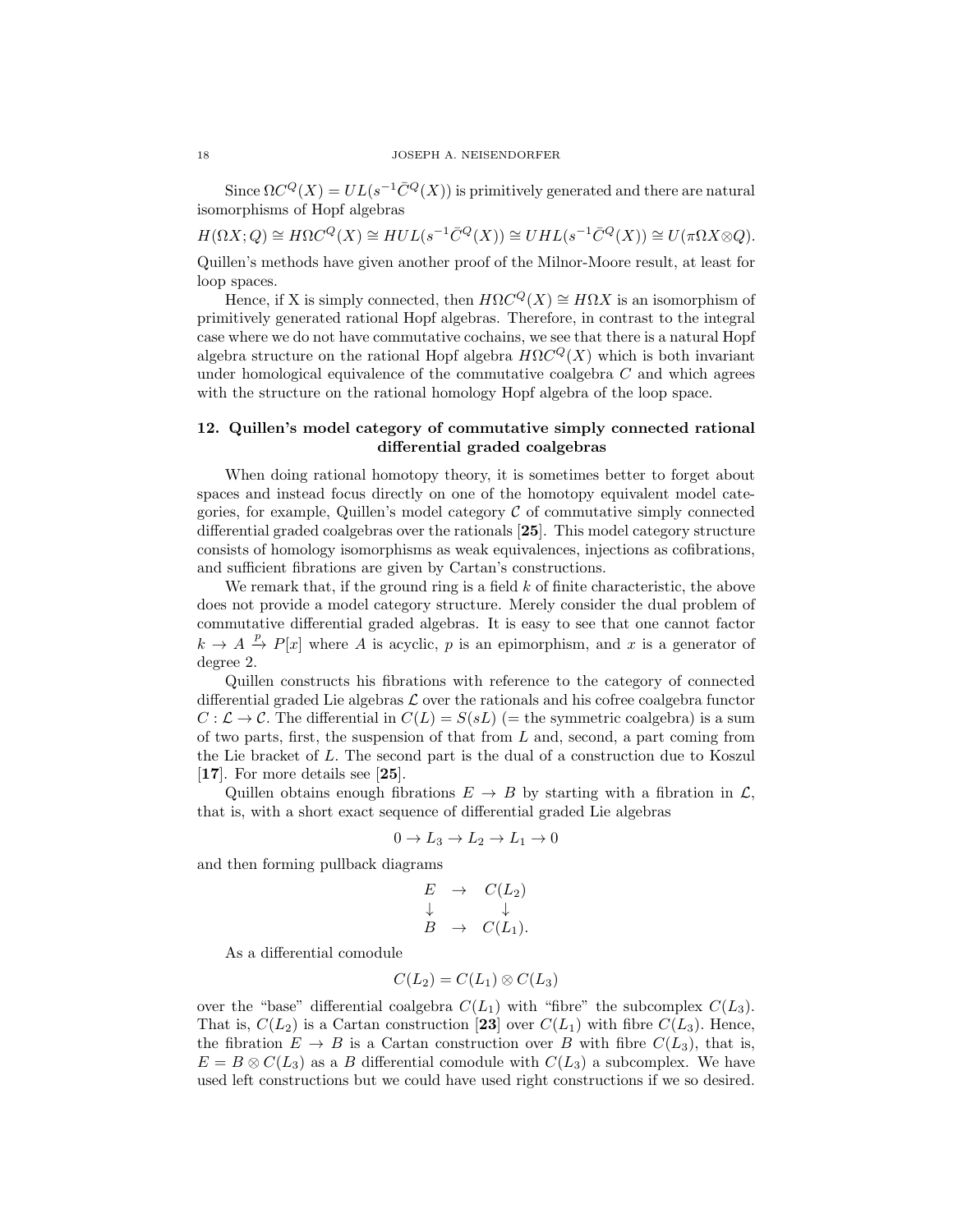THEOREM 12.1. In the category  $\mathcal{C}$ , the cotensor product gives a pullback diagram

$$
\begin{array}{ccc}\nA \square_C B & \to & B \\
\downarrow & & \downarrow \\
A & \to & C.\n\end{array}
$$

We need to show three things: 1)  $A\Box_C B$  is a commutative coalgebra. 2) the diagram is a commutative diagram of coalebras. 3) it has the universal mapping property.

First of all, if  $f : X \to A$  and  $g : X \to B$  are maps of commutative differential graded coalgebras which are equal when projected to C, then  $X \xrightarrow{\Delta} X \otimes X \xrightarrow{f \otimes g} X$  $A \otimes B$  is a map of differential coalgebras which projects to f and g. Since  $map(X, A \otimes B)$  $B$ ) = mapX,  $P(A \otimes B)$ ) = map $(X, P(A) \oplus P(B))$  is determined by projection to the primitives, it is the unique such map.

On the other hand, since  $map(X, A \otimes C \otimes B) = map(X, P(A) \oplus P(C) \oplus P(B)).$ the above map factors through  $A\Box_C B$ . It is therefore sufficient to know that  $A \Box_C B \subseteq A \otimes B$  is a subcoalgebra.

It is instructive to consider the dual situation. Suppose  $f, g: X \to Y$  are two maps of commutative differential graded algebras. The linear coequalizer of these maps is  $Y/\{fx - gx|x \in X\}$ . The algebra coequalizer is  $Y/\{y(fx - gx)|x \in X, y \in X\}$ Y }. Clearly, if there is a linear map  $h: Y \to X$  which is a common section to both,  $fh = gh = 1<sub>Y</sub>$ , then the linear and algebra coequalizers are the same.

The dual is:

LEMMA 12.2. Suppose  $f, g : A \rightarrow B$  are two maps of commutative differential graded algebras. If there is a linear map  $k : B \to A$  which is a common retraction to both,  $kf = kg = 1_A$ , show that the linear equalizer  $ker(f - g) : A \rightarrow B$  is the same as the coalgebra equalizer.

PROOF. Using k is easy to see that  $\Delta(ker(f-g)) \subseteq ker(f-g) \otimes A$ . Similarly,  $\Delta(ker(f-g)) \subseteq A \otimes ker(f-g)$  and thus  $\Delta(ker(f-g)) \subseteq ker(f-g) \otimes ker(f-g)$ . Hence  $ker(f - g) \subseteq A$  is a subcoalgebra. That is, the the linear equalizer is a subcoalgebra and therefore is the coalgebra equalizer.

 $\Box$ 

In particular, the linear equalizer

$$
A \Box_C B \subseteq A \otimes B \xrightarrow{1 \otimes \Delta, \Delta \otimes 1} A \otimes C \otimes B
$$

is a subcoalgebra and hence is the coalgebra equalizer (since there is a common retraction  $1_A \otimes \epsilon \otimes 1_B$  where  $\epsilon : C \to Q$  is the counit).

The Eilenberg-Moore approximation theorem is exactly Corollary 10.14.4 of [23].

THEOREM 12.3. If

$$
\begin{array}{ccc} A\square_C B & \to & B \\ \downarrow & & \downarrow \\ A & \to & C. \end{array}
$$

is a diagram with  $A \rightarrow C$  a right Cartan construction (fibration) over C, then there is an isomorphism

$$
H(A \Box_C B) \cong Cotor^C(A, B).
$$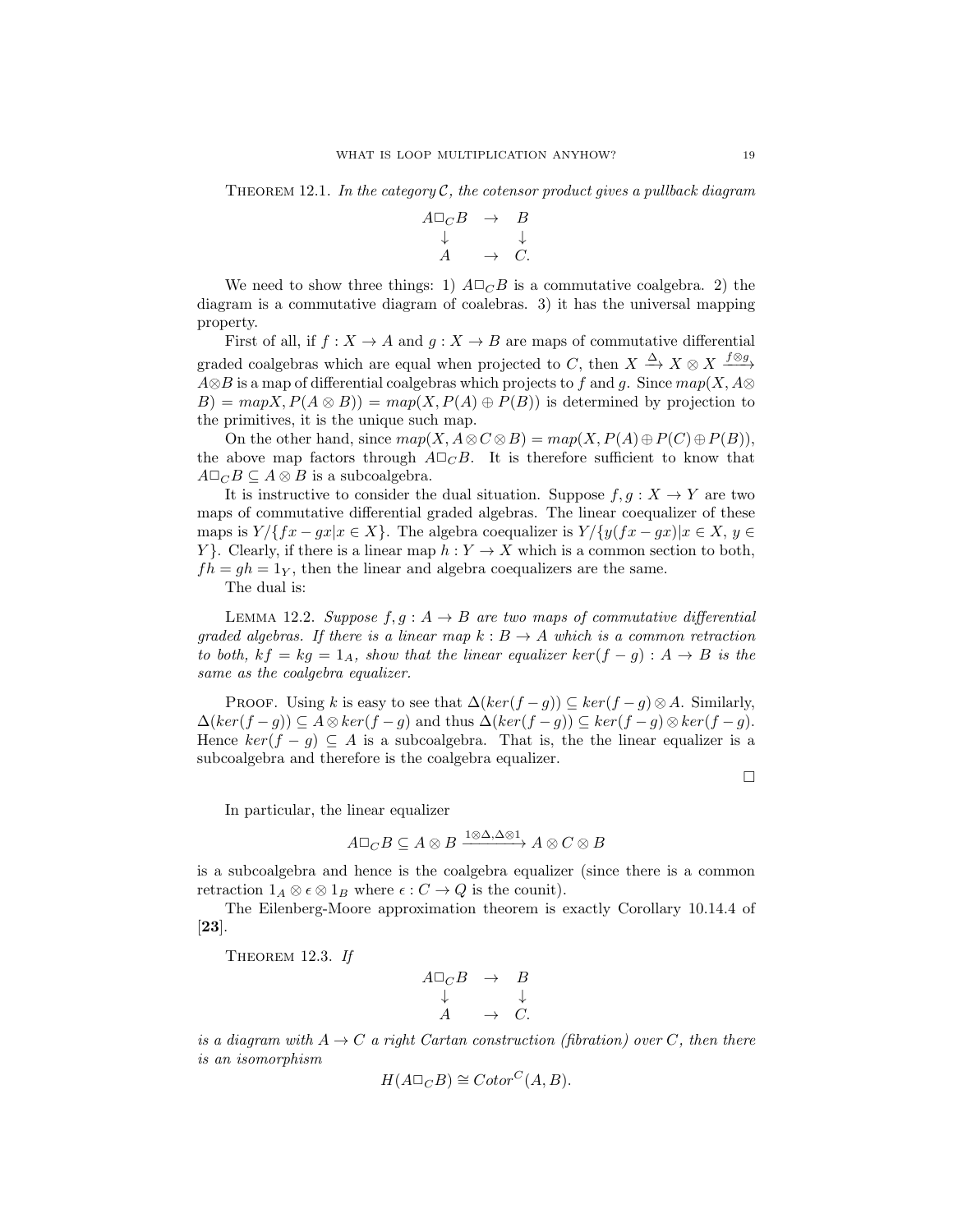20 JOSEPH A. NEISENDORFER

There is a corresponding version of the above theorem for pullbacks of several variables [23]. In short, we have everything we need to study the multiplication and comultiplication in the loop space  $\Omega C$ . (We work over the rationals but we observe that the above three results are true over any field.)

The map in Corollary 10.6 defines a commutative differential coalgebra structures on  $C \otimes_{\tau} \Omega C$  and on  $\Omega C \otimes_{\tau} C$ . Hence, these are suitable models for the path space fibrations and, in particular,  $\Omega C = Q \Box_C C \otimes_{\tau} \Omega C = \Omega C \otimes_{\tau} C \Box_C Q$  is a model for the loop space.

Corollary 10.6 identifies the coalgebra structure in  $\Omega C$  as the primitively generated one and the equivalence  $\Omega C \otimes_{\tau} C \otimes_{\tau} C \Omega C \to \Omega C$  identifies the multiplicative structure with the tensor multiplication just as in section 7. In particular,  $H\Omega C = HT[s^{-1}\overline{C}] = HUL(s^{-1}\overline{C}) = UHL(s^{-1}\overline{C}) = Cotor^C(Q,Q)$  as a primitively generated Hopf algebra.

### 13. Homology of the double loops on spheres

Since simplicial methods are not often amenable to computation, there is often no direct way of using the Eilenberg-Moore methods to compute the coalgebra structure in the homology of loop spaces. There are sometimes ways to get around this.

The easiest example is already given by the Bott-Samelson theorem. If  $X$  is a connected space and the homology  $H X$  is a free module, then there is a coalgebra equivalence  $H\Sigma X \to C\Sigma X$  and an isomorphism of tensor algebras

$$
T(\bar{H}X) \to H\Omega \Sigma X \to
$$

with the coalgebra structure determined by the fact that  $X \to \Omega \Sigma X$  induces a map of homology coalgebras.

We want to close with a more complicated example. This computation was originally done by different means, using the Serre spectral sequence, independently by Moore and Toda. [22, 26] Here we use it to illustrate how the Eilenberg-Moore methods can be used to compute without the use of a spectral sequence, except for one use of the Serre integral cohomology spectral sequence to compute the Bockstein differentials.

THEOREM 13.1. a) If p is an odd prime, then the mod p homology of the double loop space of an odd sphere is

$$
H\Omega^2 S^{2n+1} \xrightarrow{\simeq} E(u,\tau_1,\tau_2,\dots) \otimes P(\sigma_1,\sigma_2,\dots)
$$

as a primitively generated Hopf algebra with

$$
deg(u) = 2n - 1
$$
,  $deg(\tau_k) = 2p^k n - 1$ ,  $deg(\sigma_k) = 2p^k n - 2$ .

Furthermore, the first Bockstein differential is given by

 $\beta^1 u = 0$ ,  $\beta^1 \tau_k = \sigma_k$ ,  $\beta^1 \sigma_k = 0$ .

b) If  $p = 2$ , then the mod 2 homology of the double loop space of a sphere is

$$
H\Omega^2 S^{m+1} \xrightarrow{\simeq} P(\xi_0, \xi_1, \xi_2, \dots)
$$

as a primitively generated Hopf algebra with  $deg(\xi_k) = 2^k m - 1$ . Furthermore, if m is even, the first Bockstein differential is given by  $\beta^1 \xi_0 = 0$  and  $\beta^1 \xi_k = (\xi_{k-1})^2$  for  $k \geq 1$ .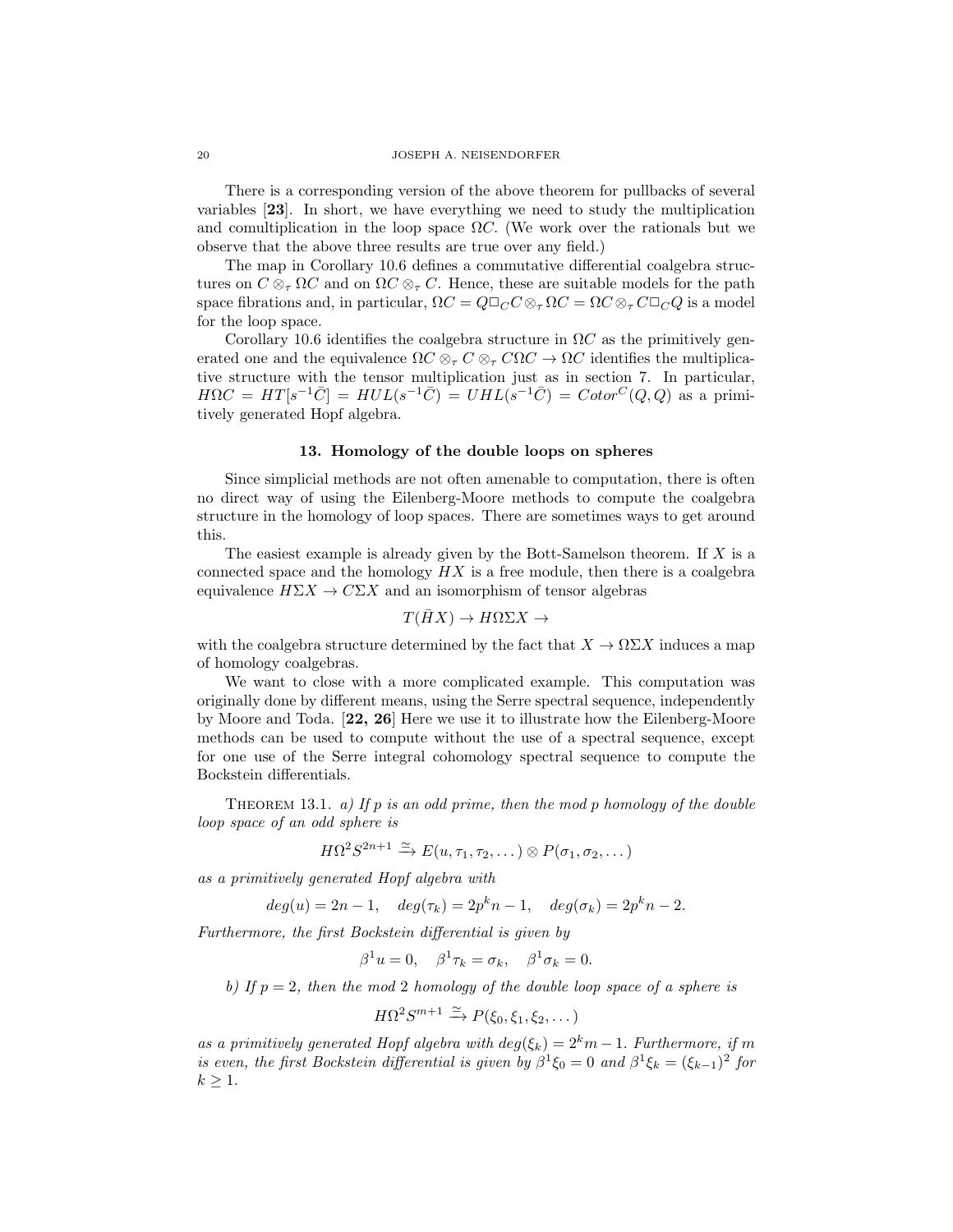Remark: If  $p$  is any prime, the even dimensional case reduces to the odd dimensional case via the following isomorphism  $[23]$  of primitively generated mod p Hopf algebras

$$
H(\Omega^2 S^{2n+2}) = H(\Omega S^{2n+1}) \otimes H(\Omega S^{4n+3}).
$$

This isomorphism is also compatible with the Bockstein differentials.

If  $p$  is an odd prime, then this follows from Serre's splitting of spaces localized at p

$$
\Omega S^{2n+2} \simeq S^{2n+1} \times \Omega S^{4n+3}.
$$

Unless  $n = 1, 2, or 3$ , this splitting is not valid localized at 2. We have only the totally nonhomologous to zero fibration sequence given by the second Hopf invariant

$$
S^{2n+1} \to \Omega S^{2n+2} \xrightarrow{h_2} \Omega S^{4n+3}.
$$

But 12.5 below says that the loop of this sequence is also totally nonhomologous to zero and 12.6 shows that  $H\Omega^2 S^{2n+2}$  is primitively generated. The Bockstein differentials are completely determined by their naturality with respect to the maps in the fibration sequence.

Hence, the even dimensional case reduces to the odd dimension case whenever the prime is even or odd.

The first thing we need to do is to show we can use homology instead of chains. Hence,

THEOREM 13.2. With any coefficients, there is a homology equivalence of differential coalgebras

$$
T[x] = H\Omega S^{m+1} \xrightarrow{f} C\Omega S^{m+1}
$$

where  $deg(x) = m$ .

PROOF. We use here the loop space with the strictly associative multiplication so that the chains  $C\Omega S^{m+1}$  are an associative differential Hopf algebra. Since  $\Omega S^{m+1}$  is  $m-1$  connected, the chains are equivalent to those from the Eilenberg subcomplex where all simplices are restricted to having their  $m-1$  skeleton at the basepoint. If we choose a cycle  $c$  from this subcomplex which represents the  $m$  dimensional homology generator, then it is certainly primitive. Hence, the map defined by  $f(x^i) = c^i$  is the required homology equivalence of differential coalgebras.  $\Box$ 

Therefore,

THEOREM 13.3. With any coefficient ring  $R$ ,

$$
H\Omega^2 S^{m+1} = Cotor^{T[x]}(R, R) = H\Omega T[x]
$$

as algebras.

If x has even degree, then  $T[x]$  is a commutative coalgebra, It follows that, over a field R,  $Cotor^{T[x]}R, R$  =  $H\Omega T[x]$  is actually a primitively generated Hopf algebra but it is possible that the coalgebra structures in the above theorem are different. The same remark holds if  $x$  has odd degree and the field has characteristic 2.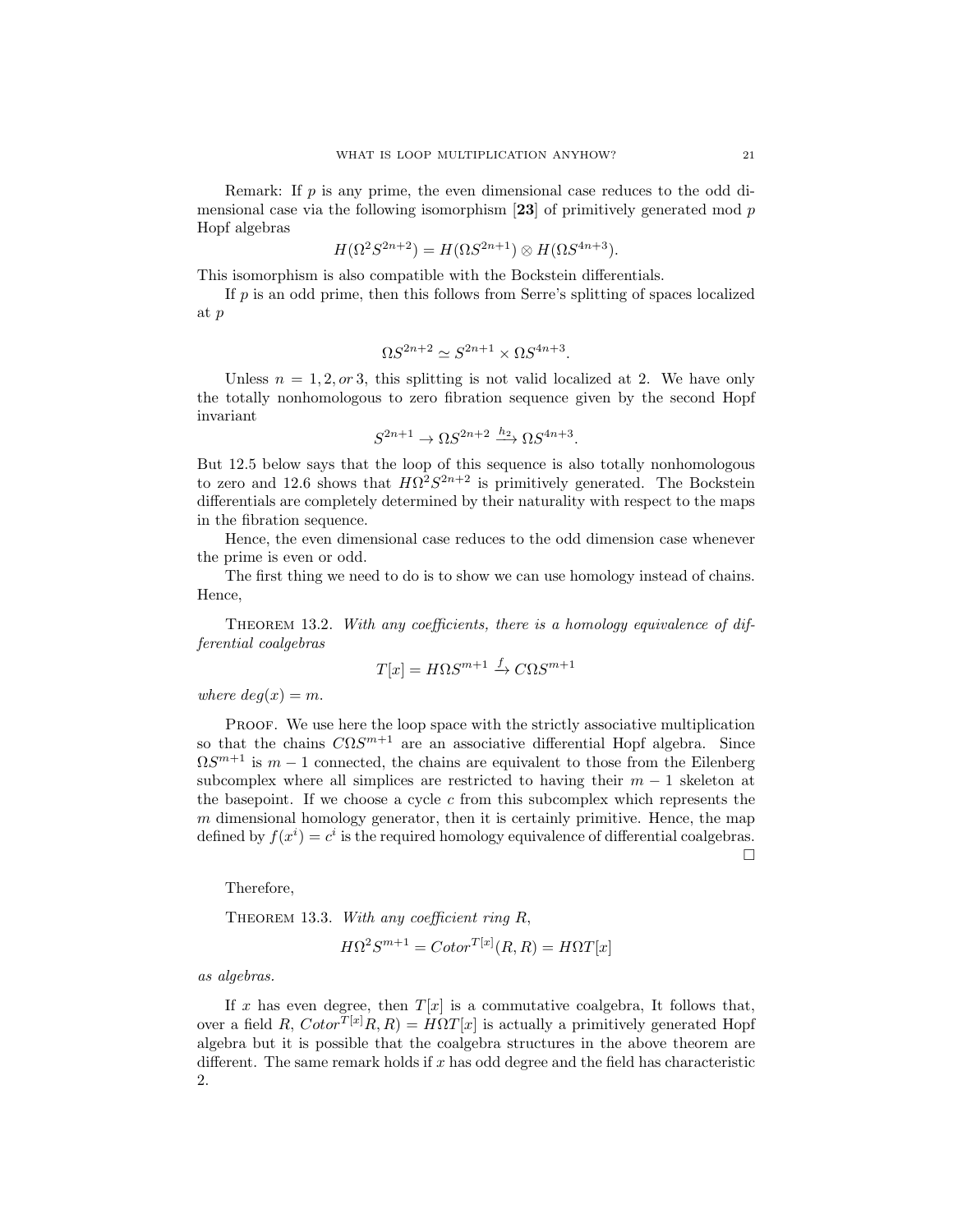If p is odd, assume that  $deg(x) = m = 2n$  is even. Then the tensor Hopf algebra  $T[x]$  splits as a coalgebra into tensor product of coalgebras

$$
T[x] = \bigotimes_{i \ge 0} T_p[x^{p^i}]
$$

where

$$
T_p[x^{p^i}] = <1, x^{p^i}, x^{2p^i}, \dots, x^{(p-1)p^i}>.
$$

If  $p = 2$ , then  $deg(x) = m$  can be either even or odd and, In this case, the tensor Hopf algebra  $T[x]$  splits as a coalgebra into

$$
T[x] = \bigotimes_{i \ge 0} T_2[x^{2^i}]
$$

where  $T_2[x^{2^i}] = E[x^{2^i}] = 1, x^{2^i} > 1$  is the exterior coalgebra.

The Künneth theorem yields

THEOREM 13.4. Let p be a prime and let  $T[x]$  is a tensor algebra on a generator x of degree m. Assume either that m is even or that  $p = 2$ . Then there is an isomorphism of primitively generated Hopf algebras

$$
Cotor^{T[x]}(Z/pZ, Z/pZ) = \bigotimes_{i \geq 0} Cotor^{T_p[x^{p^i}]}(Z/pZ, Z/pZ).
$$

We now compute the above Cotors:

THEOREM 13.5 (Lemma). As primitively generated Hopf algebras:

a) If p is an odd prime and  $T_p[x]$  is the coalgebra  $\lt 1, x, x^2, \ldots, x^{p-1} >$  with x of even degree 2n, then

$$
Cotor^{T_p[x]}(Z/pZ, Z/pZ) = E(s^{-1}x) \otimes P(z)
$$

where  $deg(s^{-1}x) = 2n - 1, deg(z) = 2pn - 2.$ 

b) If  $p = 2$  and x has arbitrary degree m, then

$$
Cotor^{E[x]}(Z/2Z, Z/2Z) = P(s^{-1}x)
$$

where  $\deg(s^{-1}x) = m - 1$ .

We proceed to prove this lemma using duality.

PROOF. If C is a finite type commutative coalgebra which is free over  $R$ , then the dual  $A = C^*$  is a commutative algebra and we have that  $Tor_A(R, R)$  is a Hopf algebra which is dual to the Hopf algebra  $Cotor^C(R, R)$ . If we use  $Z_{(p)}$  coefficients and set  $C = T_p(x)$  we get that  $A = P_p(y) = P(y)/(y^p) =$  the truncated polynomial algebra with  $deg(y) = deg(x)$ .

With p an odd prime and  $Z_{(p)}$  coefficients, consider the complex

$$
\mathcal{R} = A \otimes E(s) \otimes \Gamma(t)
$$

with  $\deg(s) = \deg(x) - 1$ ,  $\deg(t) = p \deg(x)$  and differential the derivation defined by

$$
dy = 0, ds = y, dt = sy^{p-1}.
$$

 $\mathcal R$  is an acyclic complex and a differential algebra. It provides a resolution of  $Z_{(p)}$ over the algebra A and the multiplication is a map of resolutions

$$
\mathcal{R}\otimes\mathcal{R}\to\mathcal{R}
$$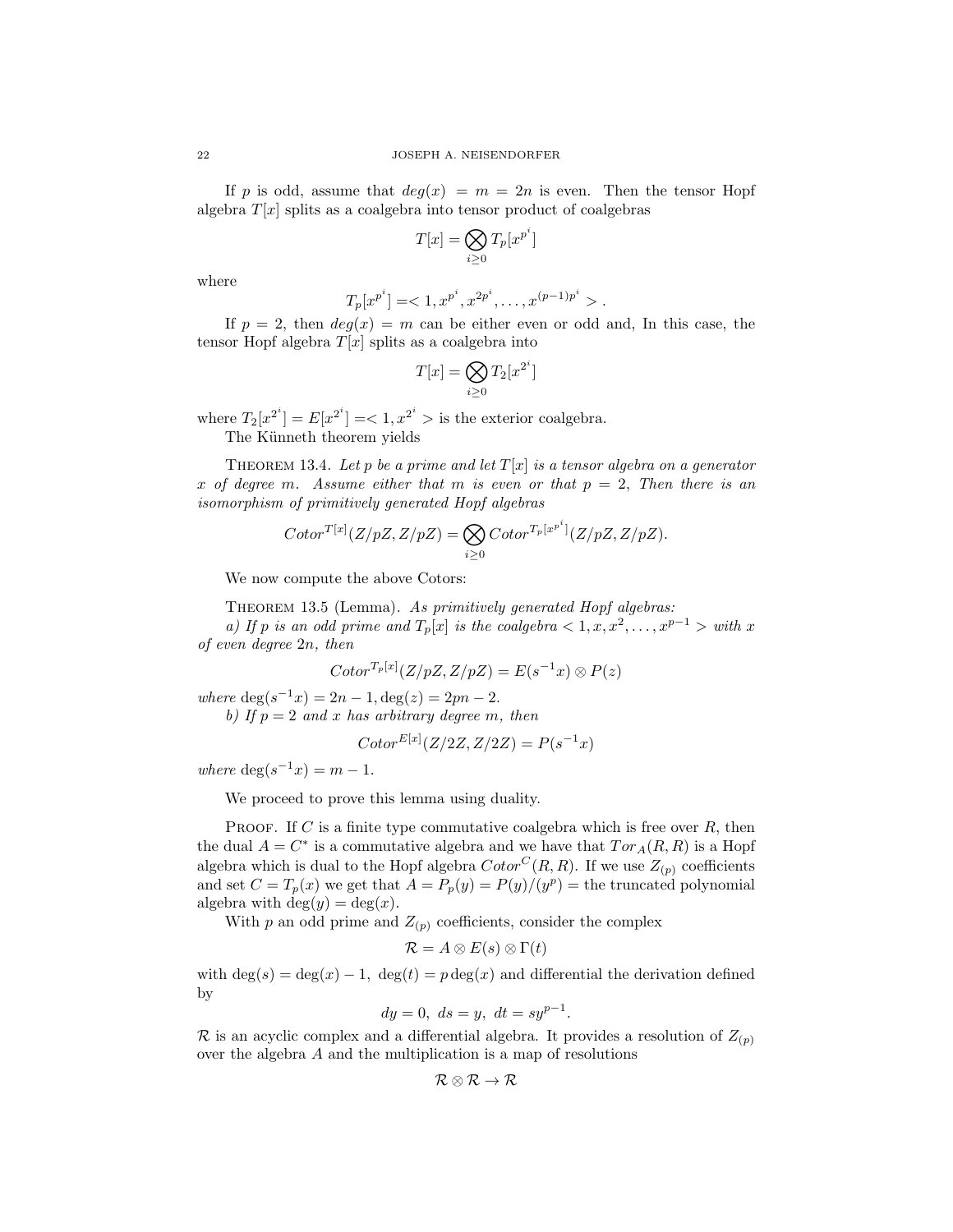and induces a multiplication on

$$
\mathcal{R} \otimes_A Z_{(p)} = E(s) \otimes \Gamma(t).
$$

Since the latter has zero differential,

$$
Tor_{A}(Z_{(p)}, Z_{(p)})=E(s)\otimes \Gamma(t)
$$

as algebras.

If p is odd, both the elements s and t must be primitive for degree reasons. Hence, in this case, we have

$$
Tor_A(Z_{(p)}, Z_{(p)}) = E(s) \otimes \Gamma(t)
$$

as Hopf algebras. It follows that

$$
Cotor^{T_p(x)}(Z_{(p)}, Z_{(p)}) = E(s^{-1}x) \otimes P(z)
$$

as Hopf algebras. Of course, we can reduce this result mod  $p$  to the desired result with  $Z/pZ$  coefficients.

If  $p = 2$ , consider the complex over the ring  $Z/2Z$  given by

$$
\mathcal{R}=A\otimes \Gamma[s]
$$

with  $deg(s) = deg(x) - 1$  and with the derivation defined by

$$
dy = 0, d\gamma_k(s) = y\gamma_{k-1}(s).
$$

In particular, we have

$$
d\gamma_1(s) = ds = y\gamma_0(s) = y, \qquad d\gamma_2(s) = y\gamma_1(s) = ys.
$$

It is an acyclic differential Hopf algebra. In particular, both the multiplication and the comultiplication

$$
\mathcal{R}\otimes\mathcal{R}\to\mathcal{R},\quad\mathcal{R}\to\mathcal{R}\otimes\mathcal{R}
$$

are maps of resolutions. Note that  $y$  and  $s$  are primitive but

$$
\Delta(\gamma_2(s))=\gamma_2(s)\otimes 1+s\otimes s+1\otimes \gamma_2(s).
$$

This is dual to the statement that the square of the 1 dimensional class is the 2 dimensional class.

It follows that

$$
Tor_A(Z/2Z, Z/2Z) = \Gamma[s]
$$

as a Hopf algebra.

Hence,

$$
Cotor^{T_2(x)}(Z/2Z, Z/2Z) = P(s^{-1}x)
$$

as a Hopf algebra.

 $\Box$ 

We conclude that we have proved the algebra part of 12.1.

THEOREM 13.6. Let  $p$  be a prime. a) If p is odd, there is an isomorphism of algebras  $H(\Omega^2 S^{2n+1}; Z/pZ) = E(u, \tau_1, \tau_2, \dots) \otimes P(\sigma_1, \sigma_2, \dots)$ where  $deg(u) = 2n - 1$ ,  $deg(\tau_i) = 2p^i n - 1$ , and  $deg(\sigma_i) = 2p^i n - 2$ . b) If  $p = 2$ , there is an isomorphism of algebras

 $H(\Omega^2 S^{m+1}; Z/2Z) = P(\xi_0, \xi_2, \dots)$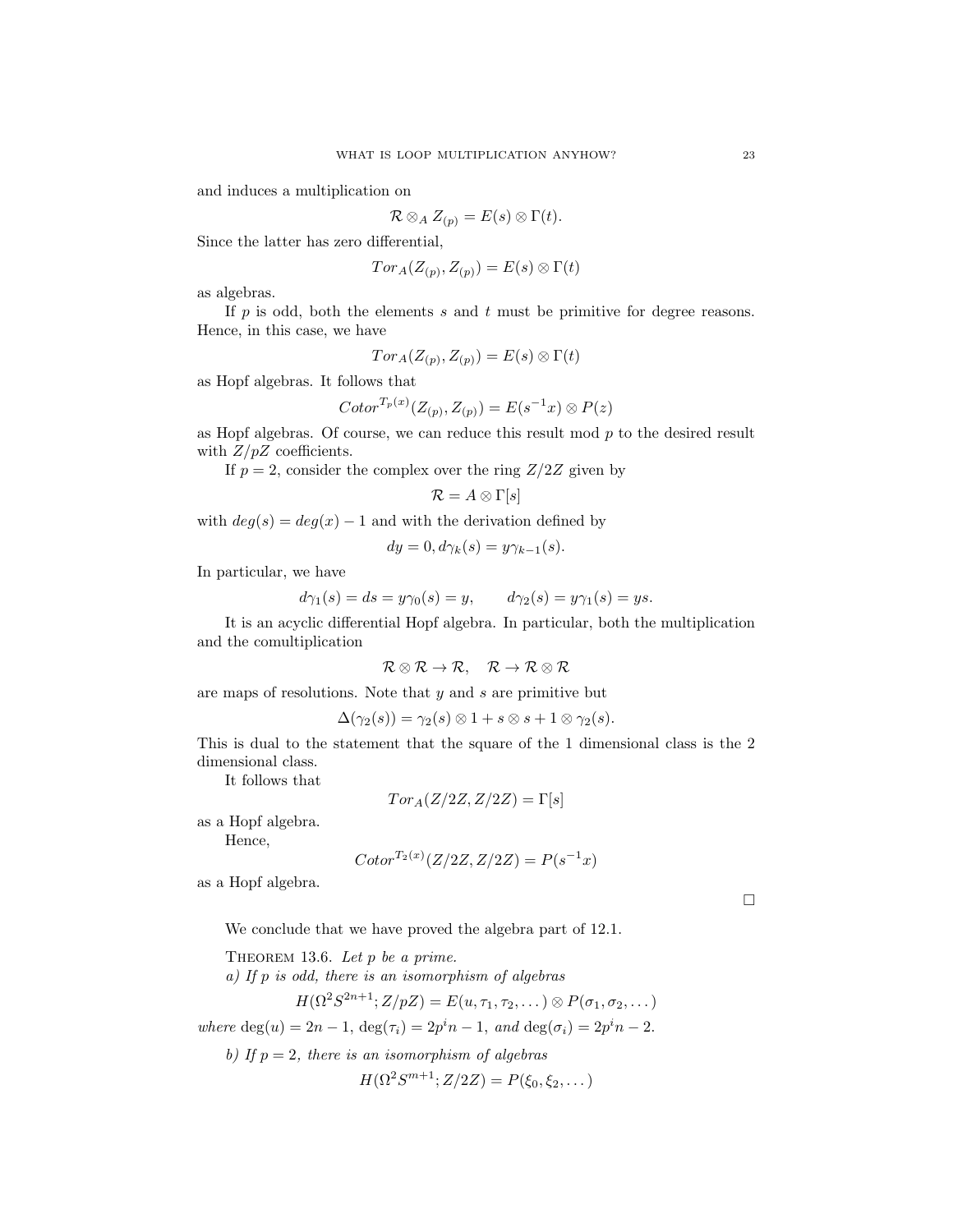where  $\deg(\xi_i) = 2^i m - 1$ .

That the results in 12.6 are isomorphisms of primitively generated Hopf algebras follows from the dual of a result of Milnor-Moore [20, 21].

THEOREM 13.7. Suppose that B is a connected Hopf algebra over  $Z/pZ$  with commutative multiplication. Let  $\xi : B \to B$  be the p-th power operation  $\xi(x) = x^p$ and consider the subHopf algebra  $\xi B \subseteq B$  of all p-th powers. There is an exact sequence

$$
0 \to P(\xi B) \to P(B) \to Q(B).
$$

In particular, the kernel of the map  $P(B) \to Q(B)$  is concentrated in degrees divisible by p.

The dual to the above says, if D is a connected Hopf algebra over  $Z/pZ$  with commutative comultiplication, then the cokernel of  $P(D) \to Q(D)$  is concentrated in degrees divisible by  $p$ . Hence, the Hopf algebras in 12.6 are primitively generated and isomorphic as Hopf algebras.

We complete the proof of 12.1 by determining the first Bockstein differentials  $\beta^1$ . We start with an explicit computation over  $Z_{(p)}$ .

THEOREM 13.8. For all primes p,

$$
H_{2pn-2}(\Omega^2 S^{2n+1}; Z_{(p)}) = Z/pZ.
$$

PROOF. Consider the  $Z_{(p)}$ cohomology Serre spectral sequence of the path space fibration sequence

$$
\Omega^2 S^{2n+1} \to P \Omega S^{2n+1} \to \Omega S^{2n+1}.
$$

Since the  $Z_{(p)}$  cohomology of the base is the divided power algebra  $H^*(\Omega S^{2n+1}; Z_{(p)}) =$ Γ[y] with  $deg(y) = 2n$ , the classic argument shows that

$$
H^{2pn-2}(\Omega^2 S^{2n+1}; Z_{(p)}) = 0, \quad H^{2pn-1}(\Omega^2 S^{2n+1}; Z_{(p)}) = Z/pZ
$$
  
and hence  $H_{2pn-2}(\Omega^2 S^{2n+1}; Z_{(p)}) = Z/pZ.$ 

It follows that we must have

a) if p is an odd prime, then  $\beta^1 \tau_1 = \sigma_1$  in dimension  $2pn - 2$ .

b) if  $p = 2$ , then  $\beta^1 \xi_1 = (\xi_0)^2$ .

Now consider the p-th Hopf invariant  $h_p: \Omega S^{2n+1} \to \Omega S^{2pn+1}$ . Localized at  $p$ , we have a fibration sequence which is totally nonhomologous to zero

$$
F \to \Omega S^{2n+1} \xrightarrow{h_p} \Omega S^{2pn+1}
$$

where  $HF = T_p[x_{2n}]$  the Hopf invariant induces the map

$$
h_p: H\Omega S^{2n+1} = T[x_{2n}] = \bigotimes_{i\geq 0} T_p[x_{2n}^{p^i}] \to H\Omega S^{2pn+1} = T[x_{2pn}] = \bigotimes_{i\geq 0} T_p[x_{2pn}^{p^i}]
$$

such that for  $i \geq 1$ 

$$
h_p(T_p[x_{2n}^{p^i}]) = T_p[x_{2pn}^{p^{i-1}}].
$$

It follows that the loop

$$
\Omega h_p : \Omega^2 S^{2n+1} \to \Omega^2 S^{2pn+1}
$$

satisfies, for  $i \geq 2$ , up to units,

a) if  $p$  is odd,

$$
\Omega h_p(\tau_i(2n) = \tau_{i-1}(2np), \quad \Omega h_p(\sigma_i(2n)) = \sigma_{i-1}(2np)
$$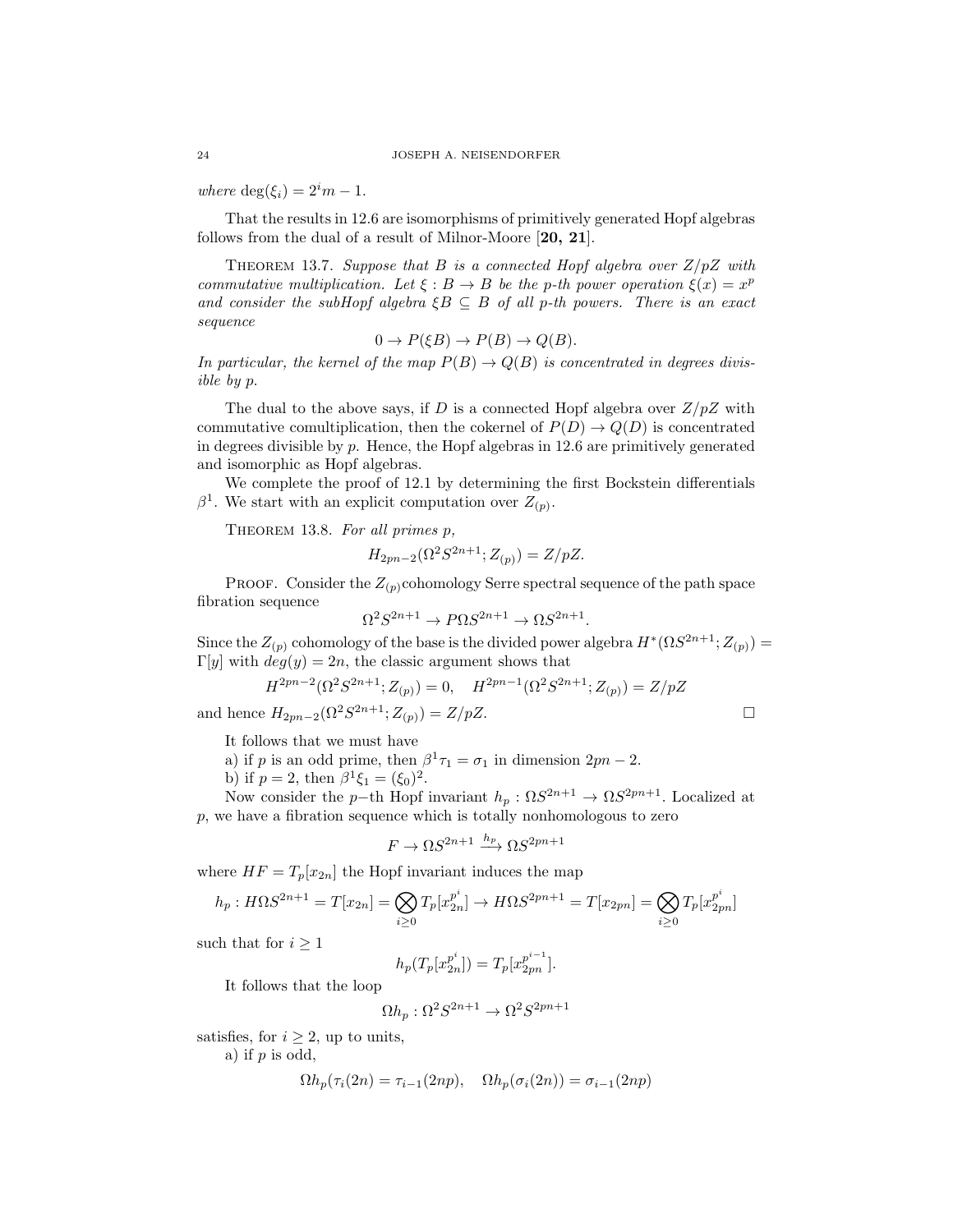b) and if  $p = 2$ ,

$$
\Omega h_2(\xi_i(2n)) = \xi_{i-1}(4n), \quad \Omega h_2(\xi_{i-1}(2n))^2 = (\xi_{i-1}(4n))^2.
$$

Hence, whenever we know the formula for  $\beta^1 \tau_i(2n)$ , we know the formula for  $\beta^1 \tau_i(2np)$ , and naturality gives the formula for  $\beta^1 \tau_{i+1}(2n)$ . And similarly for  $\beta^1 \xi(2n)$ . Hence, induction shows

THEOREM 13.9. For all  $i \geq 1$ ,  $\beta^1 \tau_i = \sigma_i$  if p is an odd prime and  $\beta^1 \xi_i = (\xi_{i-1})^2$ if  $p=2$ .

Since the first Bockstein makes the mod  $p$  homology acyclic except in the bottom nontrivial dimensions, we get the following corollary which is crucial in the study of the odd primary exponents of the homotopy groups of spheres and Moore spaces. [7, 23]

THEOREM 13.10. For any prime p, the homology localized at p of  $\Omega^2 S^{2n+1}$  has a  $Z_{(p)}$  in dimension 2n - 1 and torsion of order at most p in all higher dimensions.

# 14. Closing remarks on the Hopf algebra structure in the cobar construction

When X is a simply connected space, then, over a field,  $H\Omega C(X)$  is a Hopf algebra. At first, it seems that the comultiplication is more fundamental since it is induced by the diagonal map of spaces  $X \to X \times X$  while the multiplication is induced by a map  $X \times X \to X$  only when X is an H space.

In fact, the multiplication is more fundamental since  $H\Omega C$  has a multiplication whenever  $C$  is a differential coalgebra. Although we do not show it here, this multiplication is like the multiplication in the fundamental group of a loop space in the following sense. In the presence of another multiplication, for example, when C is a differential Hopf algebra (and the multiplication  $C \otimes C \rightarrow C$  is a map of differential coalgebras), the resulting two multiplications on  $H\Omega C$  agree and both are (graded) commutative [23].

When C is not a commutative coalgebra,  $H\Omega C$  may not have a comultiplication since the diagonal map  $C \to C \otimes C$  is not a map of differential coalgebras. Even when C is a commutative coalgebra, the resulting comultiplication on  $H\Omega C$ , which over a field is always primitively generated, may have little to do with geometry.

Over a field,  $H\Omega C(X)$  is a coalgebra (and thus a Hopf algebra) by virtue of the map  $CX \to C(X \times X)$  and the Eilenberg Zilber equivalence  $CX \otimes CX \to C(X \times X)$ . It has little to do with the Alexander Whitney map  $CX \rightarrow CX \otimes CX$  since this is not a map of coalgebras. But, most important, this coalgebra structure in  $H\Omega C(X)$ does correspond to the comultiplication in the homology of the loop space since it corresponds to the diagonal in the loop space.

The ambiguity in the coalgebra structures on  $H\Omega C(X)$  disappears when we have rational coefficients. They are the same and both are primitively generated.

#### References

- [1] J. F. Adams. On the cobar construction. Proc. Nat. Acad. Sci. U.S.A., 42:409-412, 1956.
- [2] J. F. Adams and P.J. Hilton. On the chain algebra of a loop space. Comm. math. Helv., 30:305–330, 1956.
- [3] H-J. Baues. The cobar construction as a Hopf algebra. Invent. math., 132:467–489, 1998.
- [4] R. Bott and H. Samelson. On the Pontrjagin product in spaces of paths. Comment. Math. Helv., 27:320–337, 1953.